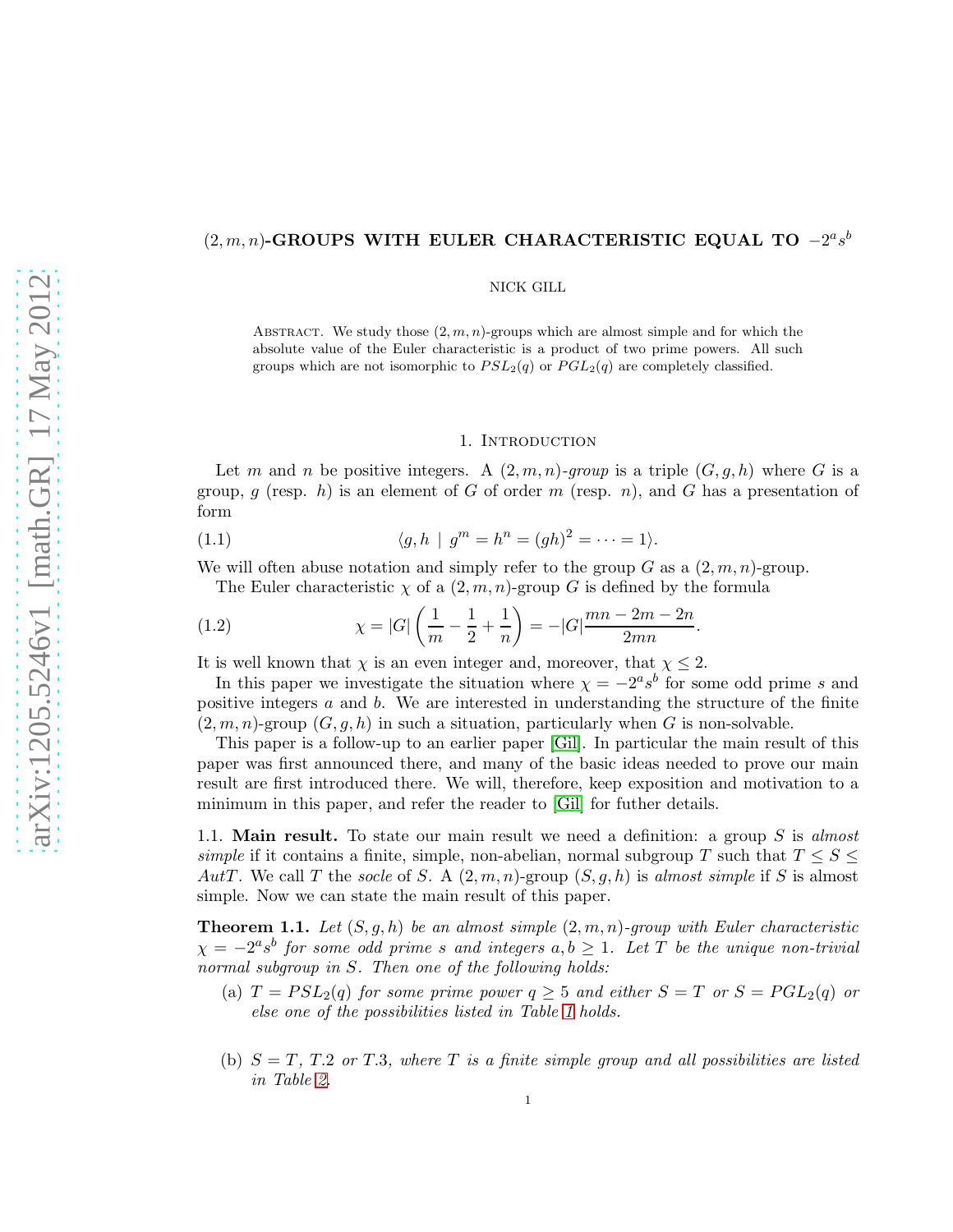2 NICK GILL

| Group                           | $\{m,n\}$  |                        |
|---------------------------------|------------|------------------------|
| $PSL_2(9).2 \cong S_6$          | $\{5,6\}$  |                        |
| $PSL_2(9)$ . $(C_2 \times C_2)$ | $\{4,10\}$ | $-2^3 \cdot 3^3$       |
| $PSL_2(25).2$                   |            | $.95$ . 5 <sup>3</sup> |

TABLE 1. Some  $(2, m, n)$ -groups for which  $\chi = -2^a s^b$ 

<span id="page-1-0"></span>

| Group                 | $\{m,n\}$    | $\chi$                       |
|-----------------------|--------------|------------------------------|
| $T = SL_3(3)$         | $\{4, 13\}$  | $- S:T  \cdot 2^2 \cdot 3^5$ |
| $S = SL_3(3)$         | $\{13, 13\}$ | $-2^3 \cdot 3^5$             |
| $S = SL_3(5)$         | $\{3, 31\}$  | $-2^4 \cdot 5^5$             |
| $S = PSL3(4).2$       | $\{5, 14\}$  | $-2^{10} \cdot 3^2$          |
| $S = PSL3(4).2$       | $\{10, 7\}$  | $-2^7 \cdot 3^4$             |
| $S = PSL3(4).3$       | $\{15, 21\}$ | $-2^5 \cdot 3^6$             |
| $S = SU_3(3).2$       | $\{4, 7\}$   | $-2^4 \cdot 3^4$             |
| $T = SU_3(3)$         | $\{6, 7\}$   | $- S:T  \cdot 2^7 \cdot 3^2$ |
| $S = SU_3(3)$         | $\{7,7\}$    | $-2^4 \cdot 3^4$             |
| $S = SU_3(4).2$       | $\{6, 13\}$  | $-2^8 \cdot 5^3$             |
| $S = PSU_{3}(8)$      | $\{7, 19\}$  | $-2^8 \cdot 3^8$             |
| $S = G_2(3).2$        | $\{13, 14\}$ | $-2^{12} \cdot 3^6$          |
| $S = Sp_6(2)$         | $\{7, 10\}$  | $-2^9 \cdot 3^6$             |
| $S = PSU_{4}(3).2$    | $\{5, 14\}$  | $-2^{11} \cdot 3^6$          |
| $S = PSU_{4}(3).2$    | $\{10, 7\}$  | $-2^8 \cdot 3^8$             |
| $S = SL_4(2).2 = S_8$ | ${10, 7}$    | $-2^7 \cdot 3^4$             |
| $S = S_7$             | $\{10, 7\}$  | $-2^4 \cdot 3^4$             |
| $S=A_9$               | ${10, 7}$    | $-2^6 \cdot 3^6$             |
| $T = SU_4(2)$         | $\{5,6\}$    | $- S:T  \cdot 2^7 \cdot 3^3$ |
| $S = SU(4,2).2$       | $\{10, 4\}$  | $-2^5 \cdot 3^5$             |
| $S = SU(4, 2).2$      | $\{10, 5\}$  | $-2^7 \cdot 3^4$             |
| $S = SU(4,2).2$       | $\{10, 10\}$ | $-2^6 \cdot 3^5$             |

<span id="page-1-1"></span>TABLE 2. Some  $(2, m, n)$ -groups for which  $\chi = -2^a s^b$ 

*What is more a* (2, m, n)*-group exists in each case listed in Tables [1](#page-1-0) and [2.](#page-1-1)*

Some comments about Tables [1](#page-1-0) and [2](#page-1-1) are in order. Note, first, that for those entries of Table [2](#page-1-1) where we specify only T (rather than S), there are two  $(2, m, n)$ -groups  $(S, g, h)$ in each case: one where  $S = T$  and one where  $S = T.2$ .

Secondly, we note that the single degree 3 extension and the single degree 4 extension listed in the two tables are uniquely defined: up to isomorphism there is only one almost simple group  $PSL_3(4)$ .3 and one almost simple group  $PSL_2(9)$ .( $C_2 \times C_2$ ); the same comment is also true for many of the degree 2 extensions listed, but not all. However, consulting  $[CCN+85]$  we find that, in all but one case, the requirement that  $S = T.2$  is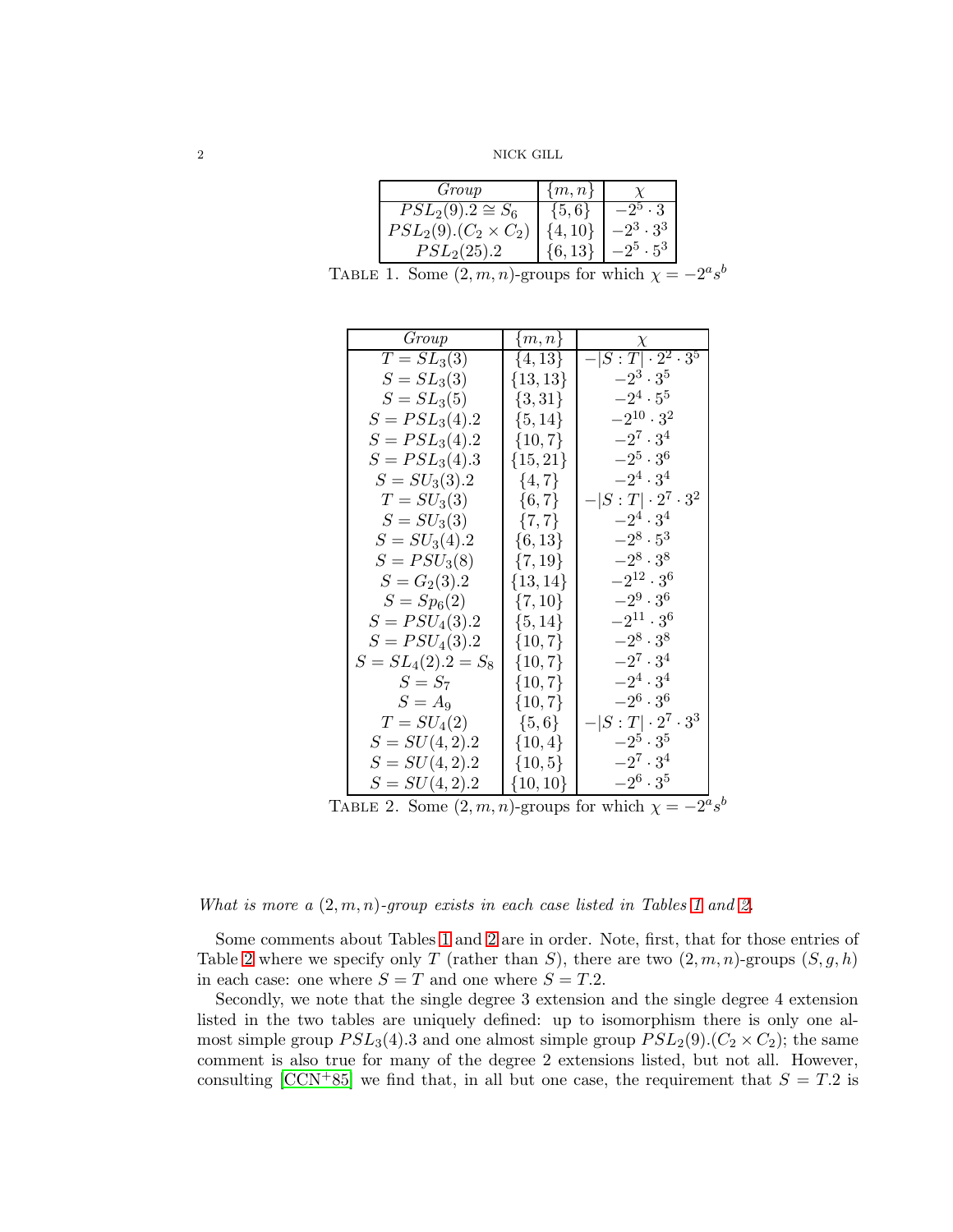generated by two elements of orders  $m$  and  $n$  prescribes the group uniquely, up to isomorphism. (In particular we observe that the entry with group  $PSL_2(25)$ .2 in Table [1](#page-1-0) is distinct from  $PGL<sub>2</sub>(25)$ .)

The non-unique case is as follows: there are three distinct groups  $S = PSU_4(3).2$ , all of which occur as  $(2, 7, 10)$ -groups (these are all of the almost simple degree 2 extensions of  $PSU_4(3)$ ).

Theorem [1.1](#page-0-0) is proved in §[5.](#page-7-0) To prove Theorem [1.1](#page-0-0) we make use of a more general (but weaker) result which is given in §[4.](#page-5-0) This result gives a structure statement for finite  $(2, m, n)$ -groups G with Euler characteristic  $\chi$  equal to  $-2^a s^b$  for some odd prime s (note that, since  $\chi$  is always even, this is the only possibility when  $\chi$  is divisible by exactly two distinct primes).

Theorem [1.1](#page-0-0) comes close to classifying all almost simple  $(2, m, n)$ -groups with  $\chi$  as given, however the case when  $S = PSL_2(q)$  or  $PGL_2(q)$  is not fully enumerated. On the other hand the general question of when  $PSL_2(q)$  or  $PGL_2(q)$  are  $(2, m, n)$ -groups has been studied in [\[Sah69\]](#page-27-1) and a complete answer to this question can be found there. Ascertaining when these groups have Euler characteristic divisible by exactly two distinct primes reduces to some difficult number-theoretic questions; we discuss these, along with other open questions, in §[6.](#page-25-0)

1.2. Acknowledgments. I wish to thank Robert Brignall, John Britnell, Ian Short and Jozef Sirán<sup>n</sup> for many useful discussions.

I owe a particular debt to Marston Conder who generously shared his mathematical and computational insight; in particular many of the computer calculations referred to in §[5.14](#page-23-0) are due to him.

Finally I have been a frequent visitor to the University of Bristol during the period of research for this paper, and I wish to acknowledge the generous support of the Bristol mathematics department.

## 2. Background on groups

In this section we add to the notation already esablished, and we present a number of well-known results from group theory that will be useful in the sequel.

The following notation will hold for the rest of the paper:  $(G, g, h)$  is always a finite  $(2, m, n)$ -group;  $(S, g, h)$  is always a finite almost simple  $(2, m, n)$ -group; T is always a simple group. We use  $\chi$  or  $\chi_G$  to denote the Euler characteristic of the group G.

For groups  $H, K$  we write  $H, K$  to denote an extension of H by K; i.e.  $H, K$  is a group with normal subgroup H such that  $H.K/H \cong K$ . In the particular situation where the extension is split we write  $H \rtimes K$ , i.e. we have a semi-direct product. For an integer k write  $H^k$  to mean  $\underbrace{H \times \cdots \times H}_{k}$ .

For an integer  $n > 1$  we write  $C_n$  for the cyclic group of order n and  $D_n$  for the dihedral group of order n. We also sometimes write n when we meet  $C_n$  particularly when we are writing extensions of simple groups; so, for instance, T.2 is an extension of the simple group  $T$  by a cyclic group of order 2.

Let  $K$  be a group and let us consider some important normal subgroups. For primes  $p_1, \ldots, p_k$ , write  $O_{p_1,\ldots,p_k}(K)$  for the largest normal subgroup of K with order equal to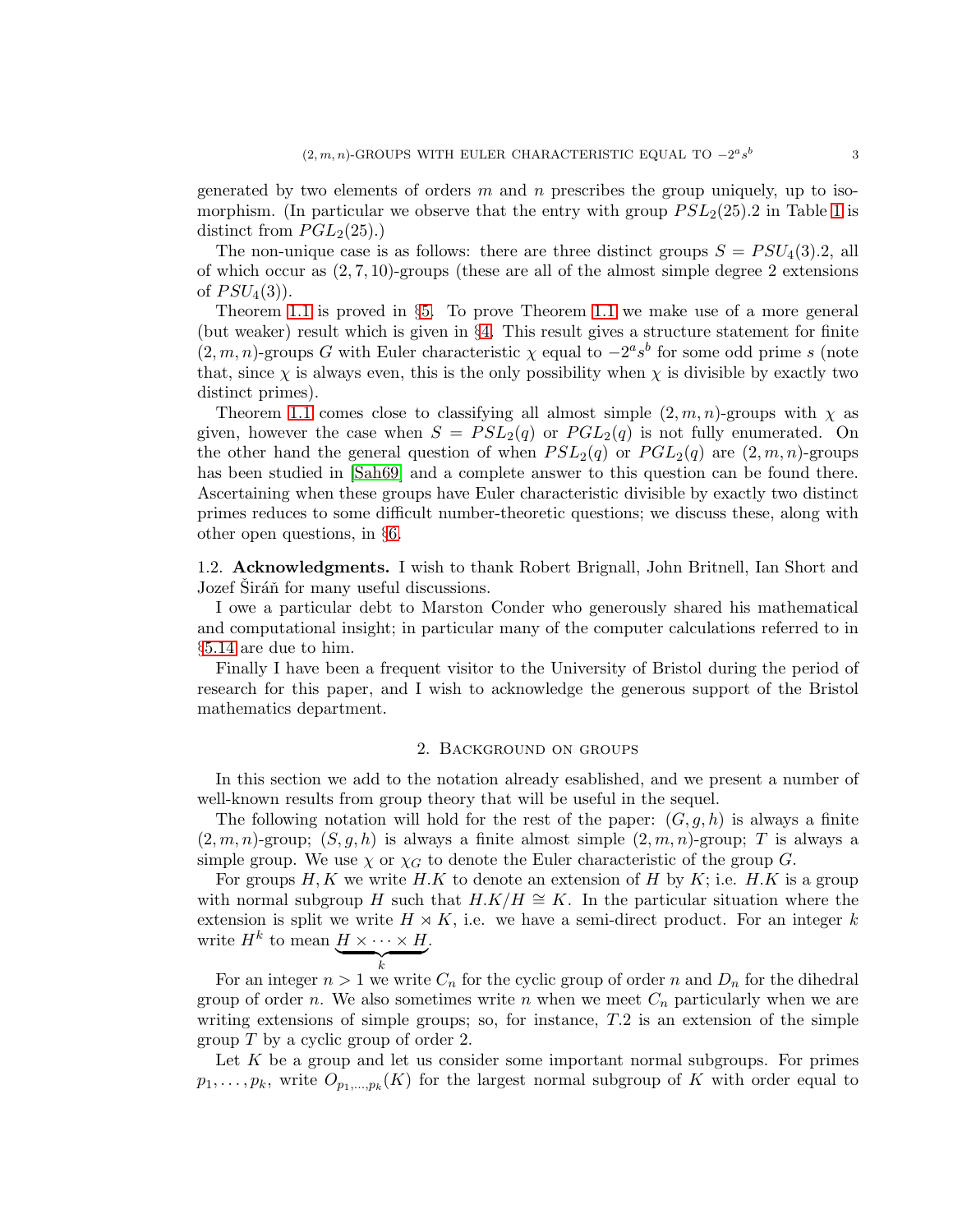$p_1^{a_1}\cdots p_k^{a_k}$  $a_k^{a_k}$  for some non-negative integers  $a_1, \ldots, a_k$ ; in particular  $O_2(K)$  is the largest normal 2-group in K. We write  $Z(K)$  for the centre of K.

Let a and b be positive integers. Write  $(a, b)$  for the greatest common divisor of a and b, and  $[a, b]$  for the lowest common multiple of a and b; observe that  $ab = [a, b](a, b)$ . For a prime p write  $a_p$  for the largest power of p that divides a; write  $a_{p'}$  for  $a/a_p$ . For fixed positive integers q and a we define a prime t to be a *primitive prime divisor for*  $q^a - 1$ if t divides  $q^a - 1$  but t does not divides  $q^i - 1$  for any  $i = 1, ..., a - 1$ . For fixed q we will write  $r_a$  to mean a primitive prime divisor for  $q^a - 1$ ; then we can state (a version of) Zsigmondy's theorem [\[Zsi92\]](#page-27-2):

<span id="page-3-0"></span>Theorem 2.1. *Let* q *be a positive integer. For all* a > 1 *there exists a primitive prime divisor* r<sup>a</sup> *unless*

- (a)  $(a, q) = (6, 2)$ ;
- (b)  $a = 2$  *and*  $q = 2^b 1$  *for some positive integer b.*

Note that  $r_1$  exists whenever  $q > 2$ ; note too that, although  $r_2$  does not always exist, still, for  $q > 3$ , there are always at least two primes dividing  $q^2 - 1$ . The following result is of similar ilk to Theorem [2.1;](#page-3-0) it is Mih $\tilde{a}$ ilescu's theorem [\[Mih04\]](#page-27-3) proving the Catalan conjecture.

<span id="page-3-1"></span>**Theorem 2.2.** Suppose that  $q = p^a$  for some prime p and positive integer a. If  $q = 2^a \pm 1$ *and*  $q \neq p$ *, then*  $q = 9$ *.* 

If  $T$  is a finite simple group of Lie type, then we use notation consistent with [\[GLS98,](#page-27-4) Definition 2.2.8] or, equivalently, with [\[KL90,](#page-27-5) Table 5.1.A]. In particular we write  $T =$  $T_n(q)$  to mean that T is of rank n, and q is a power of a prime p (in particular, for the Suzuki-Ree groups, we choose notation so that  $q$  is an integer). Using this definition, certain groups are excluded because they are non-simple, namely

$$
A_1(2), A_1(3), {}^2A_2(2), {}^2B_2(2), C_2(2), {}^2F_4(2), G_2(2), {}^2G_2(3),
$$

and  $C_2(2)$ ,  ${}^2F_4(2)$ ,  $G_2(2)$ ,  ${}^2G_2(3)$  are replaced by their derived subgroups.

We need two results that follow from the Lang-Steinberg theorem. For the first we suppose that  $T = T_n(q)$  is an untwisted group of Lie type; then T is the fixed set of a Frobenius endomorphism of a simple algebraic group  $T_n(\overline{\mathbb{F}_q})$ . Suppose that  $\zeta$  is a non-trivial field automorphism of T or, more generally, the product of a non-trivial field automorphism of T with a graph automorphism of T. Observe that  $\zeta$  can be thought of as a restriction of an endomorphism of  $T_n(\overline{\mathbb{F}_q})$ ; what is more this endomorphism has the particular property that it has a finite number of fixed points. With the notation just established the Lang-Steinberg theorem implies the following result:

<span id="page-3-2"></span>Proposition 2.3. *Any conjugacy class of* T *which is stable under* ζ *(i.e. is stabilized set-wise)* must intersect X non-trivially, where X is the centralizer in  $T_n(q)$  of  $\zeta$ .

*Proof.* This is well known; see for instance [\[DM91,](#page-26-1) 3.10 and 3.12].  $\Box$ 

The Lang-Steinberg theorem also applies to twisted groups, however we will only need it when  $T = {}^{2}B_{2}(q)$ , a twisted group of Lie type and  $\delta$  is a field automorphism. The situation here is very similar: we observe first that  $\delta$  can be thought of as a restriction of an endormorphism of the connected algebraic group  $B_2(\overline{F_q})$  (restricted first to act on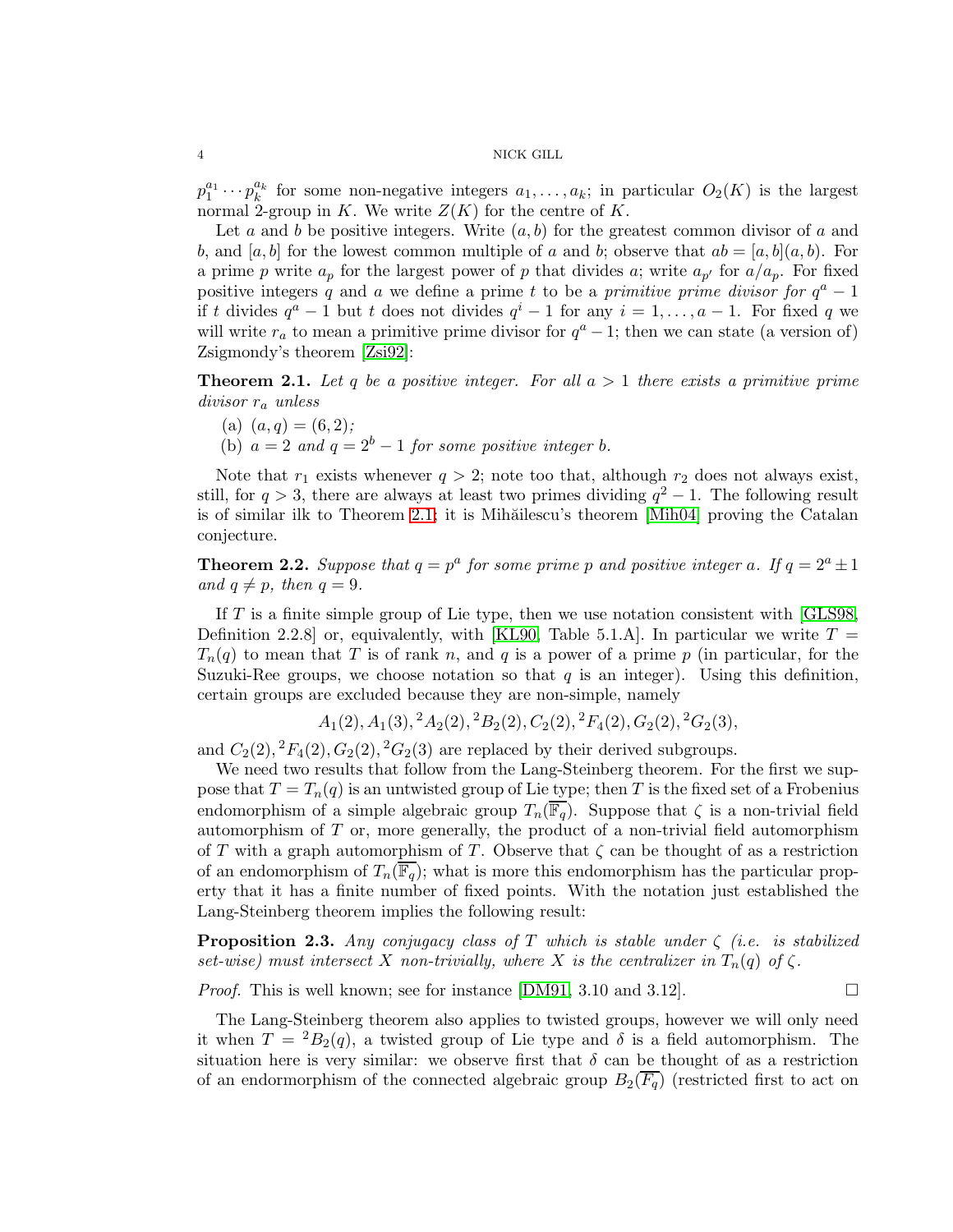$B_2(q) \cong P\Omega_5(q)$  and then restricted again to act on T) and, again, this endomorphism has a finite number of fixed points. Now the Lang-Steinberg theorem implies the following:

<span id="page-4-4"></span>**Proposition 2.4.** *Any conjugacy class of*  $B_2(q)$  *which is stable under*  $\delta$  *must intersect the subfield subgroup*  $B_2(q_0)$  *non-trivially, where*  $B_2(q_0)$  *is the centralizer in*  $B_2(q)$  *of*  $\delta$ *.* 

For g an element of a group K write  $o(g)$  for the order of g; write  $g^K$  to mean the conjugacy class of g in K; write  $Irr(K)$  for the set of irreducible characters of K. The following proposition appears as an exercise in [\[Isa94,](#page-27-6) p. 45].

<span id="page-4-5"></span>Proposition 2.5. *Let* g, h, z *be elements of a group* K*. Define the integer*

$$
a_{g,h,z} = | \{ (x,y) \in g^K \times h^K \mid xy = z \} |.
$$

*Then*

$$
a_{g,h,z} = \frac{|K|}{|C_K(g)| \cdot |C_K(h)|} \sum_{\chi \in \text{Irr}(K)} \frac{\chi(g)\chi(h)\chi(z)}{\chi(1)}.
$$

# 3. Lemmas on primes

Recall that  $(G, g, h)$  is a  $(2, m, n)$ -group with Euler characteristic  $\chi$ . In this section we recall some results from [\[Gil\]](#page-27-0) concerning primes dividing  $\chi$ .

<span id="page-4-0"></span>**Lemma 3.1.** [\[Gil,](#page-27-0) Lemma 3.1] *Suppose that* t *is an odd prime dividing*  $|G|$ *. If*  $|G|$ <sub>t</sub> >  $|[m,n]|_t$ , then t divides  $\chi_G$ .

An immediate corollary is the following result which is a particular case of Lemma 3.2 in  $[CPS10]$ .

<span id="page-4-3"></span>Lemma 3.2. *Suppose that* t *is an odd prime divisor of* |G| *such that a Sylow* t*-subgroup of* G is not cyclic. Then  $|G|_t > |[m,n]|_t$  and, in particular, t divides  $\chi_G$ .

Let N be a normal subgroup of G. Define  $m_N$  (resp.  $n_N$ ) to be the order of gN (resp.  $hN$ ) in  $G/N$ .

**Lemma 3.3.** [\[Gil,](#page-27-0) Lemma 3.3] *Let* N *be a normal subgroup of the*  $(2, m, n)$ *-group*  $(G, g, h)$ *. If*  $G/N$  *is not cyclic then*  $(G/N, gN, hN)$  *is a*  $(2, m_N, n_N)$ *-group.* 

<span id="page-4-1"></span>Lemma 3.4. [\[Gil,](#page-27-0) Lemma 3.4] *Let* N *be a normal subgroup of* G*. If an odd prime* t satisfies  $|G/N|_t > |[m_N, n_N]|_t$  then t divides  $\chi_G$ .

Finally we state the main result which we will use in §[4.](#page-5-0) First some notation. Given a finite group K, let  $\pi(K)$  be the set of all prime divisors of its order; let  $\pi_{nc}(K) \subseteq \pi(K)$ to be the set of primes for which the corresponding Sylow-subgroups of  $K$  are non-cyclic; let  $\pi_c(K) = \pi(K) \setminus \pi_{nc}(K)$ . A subset  $X \subset \pi(K)$  is called an *independence set* if, for all distinct  $p, q \in X$  there exists no element in K of order pq. Write  $t(K)$  (resp.  $t_c(K)$ ) for the maximum size of an independence set in  $\pi(K)$  (resp.  $\pi_c(K)$ ).

<span id="page-4-2"></span>**Proposition 3.5.** [\[Gil,](#page-27-0) Proposition 3.6] *Let*  $(G, g, h)$  *be a finite*  $(2, m, n)$ *-group of even order. Let* N *be a normal subgroup of* G *with non-cyclic Sylow* 2*-subgroups. Then the*  $number\ of\ primes\ dividing\ \frac{|G|}{[m,n]} \ is\ at\ least$ 

 $\max\{0, t_c(N) - 2\} + |\pi_{nc}(N)|$ .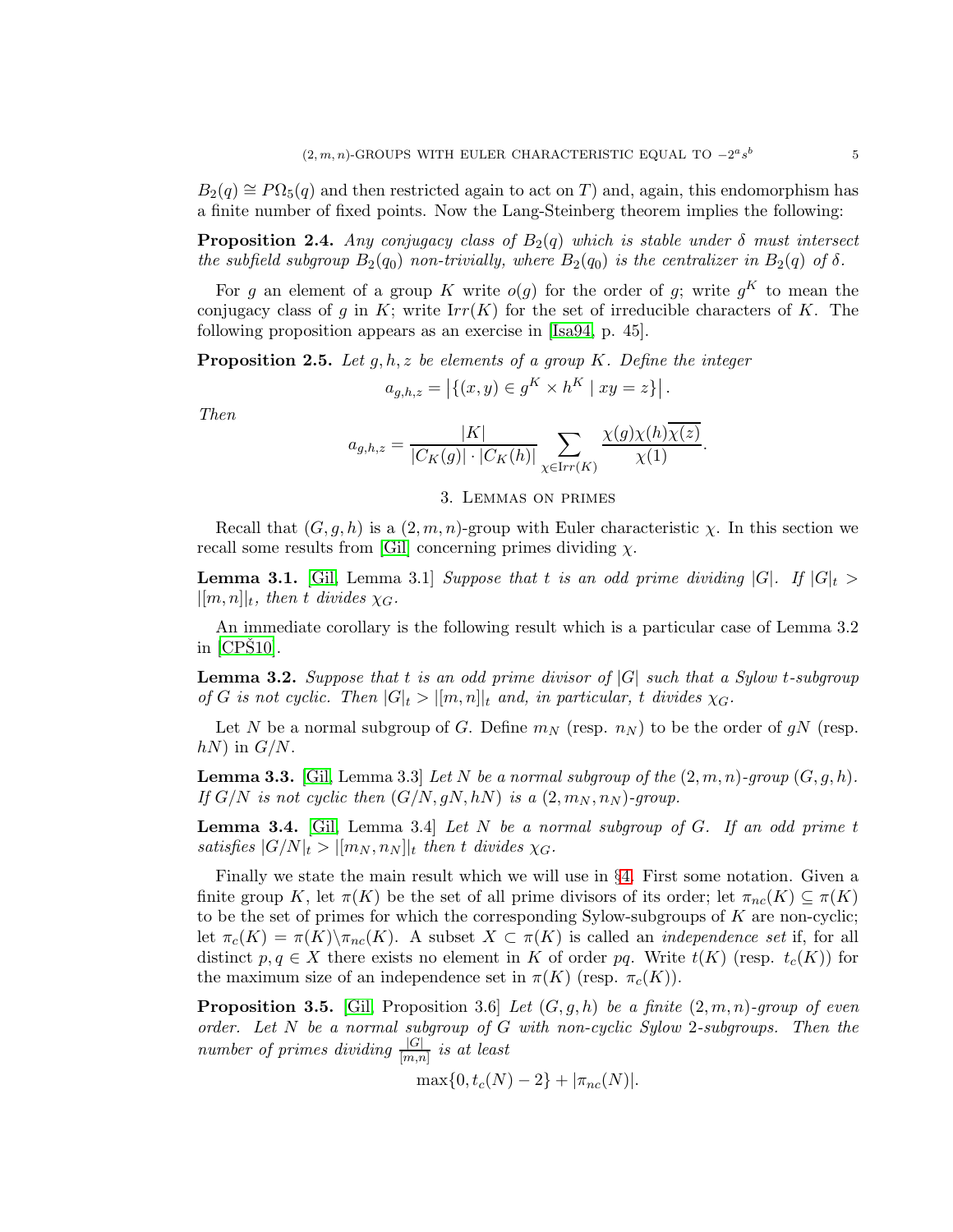*The number of primes dividing*  $\frac{|G|}{[m,n]}$  *is also at least*  $t(N) - 2$ *.* 

<span id="page-5-0"></span>Note that Lemma [3.1](#page-4-0) implies that if a prime divides  $\frac{|G|}{[m,n]}$  then it divides  $\chi_G$ .

4. GROUPS WITH  $\chi = -2^a s^b$ 

In this section we consider those  $(2, m, n)$ -groups  $(G, g, h)$  such that  $\chi_G$  is divisible by exactly two distinct primes. The first two results reduce the question to studying almost simple groups satisfying a particular property.

<span id="page-5-2"></span>Proposition 4.1. *Let* G *be a non-solvable finite* (2, m, n)*-group with Euler characteristic*  $\chi$  *divisible by exactly two primes,* 2 *and s. Write*  $\overline{G} = G/O_{2,s}(G)$ *.* 

*Then*  $\overline{G}$  *has a normal subgroup isomorphic to*  $M \times T_1 \times \cdots T_k$  *where*  $M$  *is solvable with a cyclic Fitting subgroup of odd order,*  $k$  *is a positive integer,*  $T_1, \ldots, T_k$  *are simple groups such that, for all*  $i \neq j$ ,  $(|T_i|, T_j|) = 2^a s^b$  *for some non-negative integers* a, b, and  $\overline{G}/(M \times T_1 \ldots T_k)$  is isomorphic to a subgroup of  $Out(T_1 \times \cdots \times T_k)$ .

*Proof.* The proof is entirely analogous to that of [\[Gil,](#page-27-0) Proposition 4.1] using in addition the fact that  $O_{2,s}(G)$  is solvable (a consequence of Burnside's  $p^a q^b$ -theorem).

**Corollary 4.2.** For  $i = 1, ..., k$ , there exists an almost simple group  $S_i$  with socle  $T_i$  such *that*  $S_i$  *is a*  $(2, m_i, n_i)$ *-group and*  $\frac{|S_i|}{|m_i, n_i|} = \pm 2^a s^b$  *for some non-negative integers a and b*.

*Proof.* Note that, since  $(|T_i|, T_j|) = 2^a s^b$  for distinct i and j, we have  $T_i \not\cong T_j$  for distinct *i* and *j*. Thus  $T_i \leq \overline{G}$  for all  $i = 1, ..., k$  and so  $C_{\overline{G}}(T_i) \leq \overline{G}$  for all  $i = 1, ..., k$ . Moreover, for  $i = 1, ..., k$ ,  $G/C_{\overline{G}}(T_i)$  is isomorphic to  $S_i$ , an almost simple group with socle  $T_i$ .

Now Lemma [3.4](#page-4-1) implies that, for some integers  $m_i$  and  $n_i$ , the group  $S_i$  is an almost simple  $(2, m_i, n_i)$ -subgroup such that  $\frac{|S_i|}{|m_i, n_i|} = \pm 2^a s^b$  for some non-negative integers a and  $b.$ 

Our remaining task is to study those almost simple groups  $(2, m, n)$ -groups S such that  $\frac{|S|}{[m,n]} = \pm 2^a s^b$  for some non-negative integers a and b. The next two results give all possibilities.

<span id="page-5-1"></span>**Lemma 4.3.** Let S be a finite almost simple group with socle  $T = T_n(q)$  is simple of Lie *type of rank n*. Suppose *S is* a  $(2, m, n)$ *-group such that*  $\frac{|S|}{[m,n]} = 2^a s^b$  *for some non-negative integers* a *and* b*. We list the possible isomorphism classes for* T*, along with restrictions on* s*.*

|                                                                                 | <i>Restrictions on s</i> |
|---------------------------------------------------------------------------------|--------------------------|
| $A_n(q) \cong PSL_{n+1}(q), n = 1, 2$                                           |                          |
| ${}^2A_2(q) \cong PSU_3(q)$                                                     |                          |
| ${}^{2}B_{2}(2^{2x+1}), x \in \mathbb{Z}^{+}$                                   | $s \neq 3$               |
| $A_3(2) \cong SL_4(2), A_3(3) \cong PSL_4(3)$                                   | $s=3$                    |
| ${}^2A_3(2) \cong SU_4(2), {}^2A_3(3) \cong PSU_4(3), {}^2A_4(2) \cong SU_5(2)$ | $s=3$                    |
| $C_3(2) \cong Sp_6(2)$                                                          | $s=3$                    |
| $G_{2}(3)$                                                                      | $s=3$                    |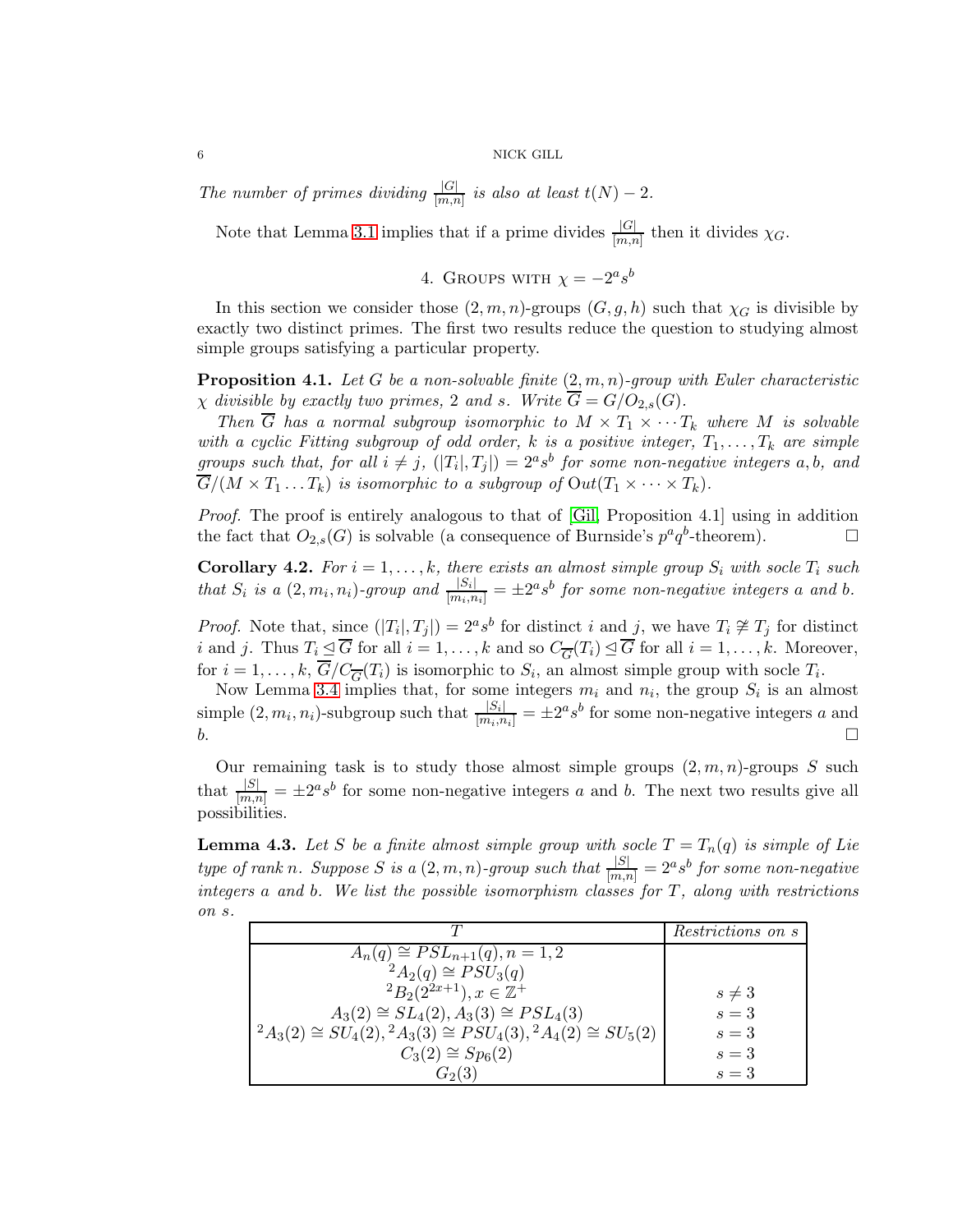*Proof.* Proposition [3.5](#page-4-2) implies that

<span id="page-6-0"></span>(4.1) 
$$
\max\{0, t_c(T) - 2\} + |\pi_{nc}(T)| \le 2.
$$

Now [\[Gil,](#page-27-0) Proposition 3.7] gives a list of simple groups of Lie type satisfying [\(4.1\)](#page-6-0); these are the possibilities that we must consider. In addition to the groups listed above we must rule out

<span id="page-6-1"></span>
$$
(4.2) \qquad A_4(2), B_3(3), C_2(q)', C_3(3), C_4(2), D_4(2), {}^2D_4(2), F_4(2).
$$

Assume, then, that  $T$  is congruent to one of the groups listed in  $(4.2)$ . In what follows we make frequent use of [\[KL90,](#page-27-5) Proposition 2.9.1 and Theorem 5.1.1] in which all isomorphisms between low rank groups of Lie type are listed.

We attend to the infinite family in  $(4.2)$  first (note that we write  $C_2(q)'$  for the derived subgroup of  $C_2(q)$  to take into account the fact that  $C_2(q) \cong Sp_4(2)$  is not simple). If  $T = C_2(q)$ , then T has non-cyclic Sylow t-subgroups for  $t = p, t_1, t_2$  (where  $t_1, t_2$  are distinct primes dividing  $q^2-1$ ); thus Lemma [3.2](#page-4-3) implies that we can rule out this situation whenever  $t_1$  and  $t_2$  exist, i.e. whenever  $q > 3$ . If  $T = C_2(3)$  then  $T \approx 2A_3(3)$  and is already listed; if  $T = C_2(2)$  then  $T \cong A_1(9) \cong PSL_2(9)$  which is already listed.

To rule out the remaining groups in [\(4.2\)](#page-6-1) we present the following table. For each group T we list a set of primes which lie in  $\pi_{nc}(T)$  and an independence set in  $\pi(T)$ ; our sources are  $[CCN+85, VV05]$  $[CCN+85, VV05]$ . In every case we obtain a contradiction with Proposition [3.5.](#page-4-2)

|            | Primes in $\pi_{nc}(T)$ | An independence set in $\pi(T)$ |
|------------|-------------------------|---------------------------------|
| $A_4(2)$   | $^{2,3}$                | 5,7,31                          |
| $B_3(3)$   | 2,3                     | 5,7,13                          |
| $C_3(3)$   | 2,3                     | 5,7,13                          |
| $C_4(2)$   | 2,3,5                   |                                 |
| $D_4(2)$   | 2,3,5                   |                                 |
| $P_{4}(2)$ | 2,3                     | 5,7,17                          |
|            |                         | 5,7,13,17                       |

We must now prove the listed restrictions on s. That  $s \neq 3$  for  $T = {}^2B_2(2^{2x+1})$  follows from the fact that s does not divide |T| and that  ${}^2B_2(2^{2x+1})$  is not listed in [\[Gil,](#page-27-0) Proposition 4.3. That  $s = 3$  for the last four lines follows from the fact that Sylow 3-subgroups are non-cyclic in every case.

<span id="page-6-2"></span>Lemma 4.4. *Let* S *be a finite almost simple group with socle* T *where* T *is not a finite* simple group of Lie type. Suppose S is a  $(2, m, n)$ -group such that  $\frac{|S|}{[m,n]} = 2^a s^b$  for some *non-negative integers* a *and* b*. Then* T *is isomorphic to one of the following:*

- (a) the alternating groups  $A_n$  for  $n = 7, 9$  (and  $s = 3$ );
- (b) *the sporadic groups*  $M_{11}$  *and*  $M_{12}$  *(and s = 3).*

*Proof.* If  $n \geq 10$  then the Sylow t-subgroups of  $A_n$  are non-cyclic for  $t = 2, 3$  and 5. Then Lemma [3.2](#page-4-3) yields a contradiction. We conclude that, if  $T \cong A_n$  is alternating, then  $n \leq 9$ . Now, by [\[KL90,](#page-27-5) Proposition 2.9.1],  $A_5$ ,  $A_6$  and  $A_8$  are all isomorphic to finite simple groups of Lie type; this leaves  $n = 7$  and 9.

We examine [\[VV05,](#page-27-7) Table 2] and rule out all sporadic simple groups T with  $t(T) > 4$ or else  $t(T) = 4$  and there is an independent set of size 4 with all primes odd. This leaves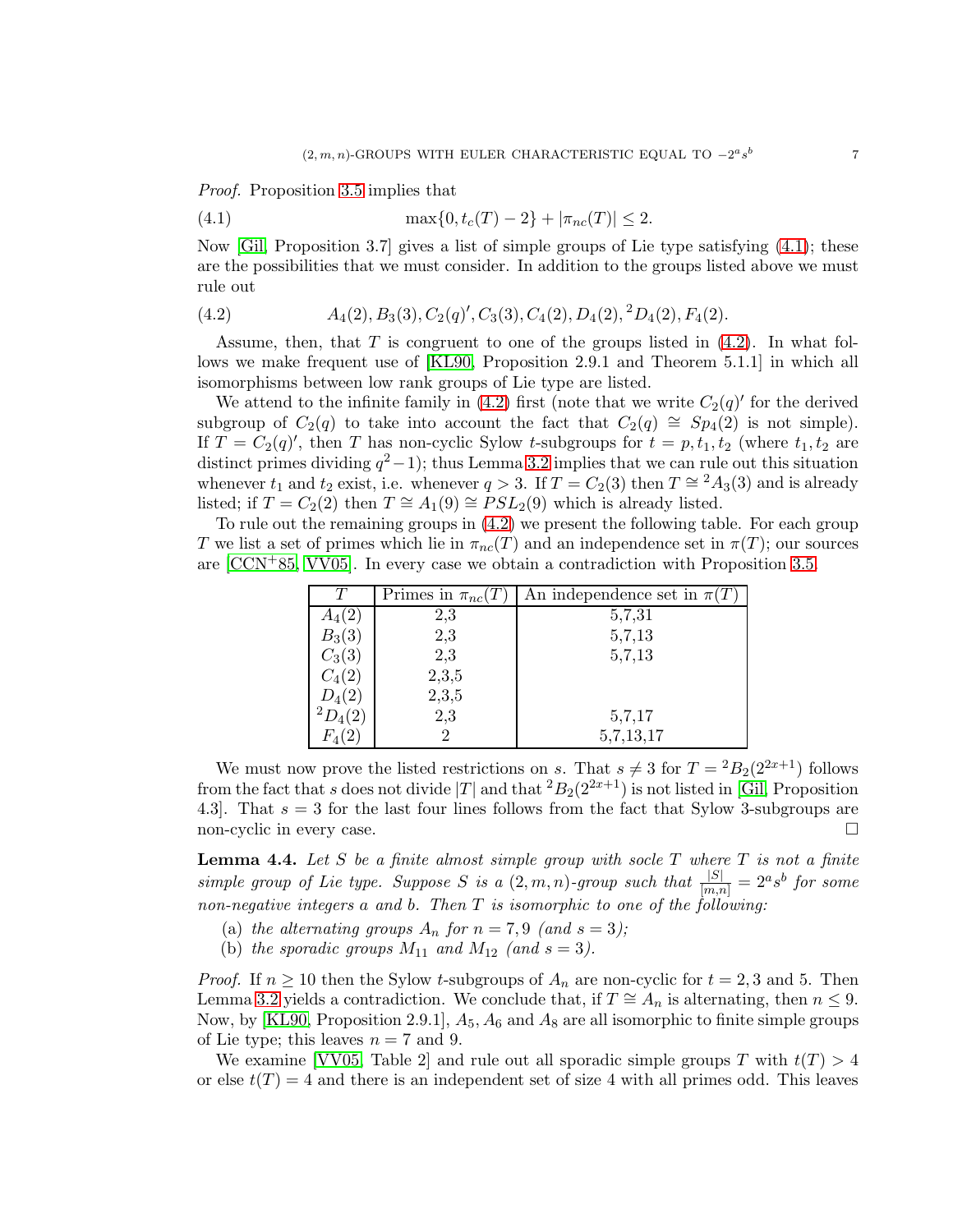$M_{11}, M_{12}, J_2, J_3, He, McL, HN$  and HiS. Of these, all but  $M_{11}, M_{12}$  and  $J_3$  have noncyclic Sylow *t*-subgroups for  $t = 2, 3, 5$ . Furthermore  $J_3$  has non-cyclic Sylow *t*-subgroups for  $t = 2$  and 3, and also has an independence set  $\{5, 17, 19\}$ . This leaves  $M_{11}$  and  $M_{12}$  as listed.  $\Box$ 

The results of this section give necessary conditions for a group G to be a  $(2, m, n)$ -group such that  $\chi_G$  is divisible by exactly two distinct primes. We can strengthen these results with some simple observations.

First of all, under the assumptions of Lemma [4.3,](#page-5-1) if  $T = PSL<sub>3</sub>(q)$  for some odd prime q, then Lemma [3.1](#page-4-0) implies that  $q = 2^a - 1$  for some integer  $a \geq 2$ ; similarly  $q = 2^a + 1$ when  $T = PSU_3(q)$  with q odd. Using Mihăilescu's theorem (Theorem [2.2\)](#page-3-1) one can also give conditions on even q for both  $T = PSL<sub>3</sub>(q)$  and  $T = PSU<sub>3</sub>(q)$ .

Secondly, we observe that all of the groups listed in Lemmas [4.3](#page-5-1) and [4.4](#page-6-2) have order divisible by 2,3 and 5, except for  $G_2(3)$  and, possibly,  $A_1(q)$ ,  $A_2(q)$ ,  $A_2(q)$ , and  ${}^2B_2(q)$ . This gives strong conditions on the groups  $T_1, \ldots, T_k$  in Proposition [4.1](#page-5-2) since  $(|T_i|, T_j|)$  =  $2^a s^b$  for all  $i \neq j$ .

# 5. S IS ALMOST SIMPLE AND  $\chi$  IS A PRODUCT OF TWO PRIMES

<span id="page-7-0"></span>In this section we assume the following:  $S$  is a finite almost simple group with socle  $T$ ; furthermore  $(S, q, h)$  is a  $(2, m, n)$ -group with corresponding Euler characteristic  $\chi$  such that  $\chi = 2^a s^b$  for some prime s and positive integers a and b. We write  $\Lambda = \{m, n\}.$ 

Now Lemma [3.1](#page-4-0) implies that  $\frac{|S|}{[m,n]}$  is divisible by at most two primes. Thus the possible isomorphism classes of T are listed in Lemmas [4.3](#page-5-1) and [4.4.](#page-6-2)

Our job in this sectios is to prove Theorem [1.1.](#page-0-0) The proof proceeds in the following way: in Sections [5.1](#page-7-1) to [5.13](#page-23-1) we go through the different possible isomorphism classes for an almost simple group  $S$  that are compatible with Lemmas [4.3](#page-5-1) and [4.4;](#page-6-2) in each case we produce a finite list of triples  $(S, m, n)$  such that S may possibly occur as a  $(2, m, n)$ -group  $(S, g, h)$  for some  $g, h \in S$ . Then, in §[5.14,](#page-23-0) we go through each of the listed possibilities and establish which really occur, i.e. when there are elements  $g, h \in S$  such that  $(S, g, h)$ is a  $(2, m, n)$ -group.

<span id="page-7-1"></span>5.1.  $T = PSL<sub>2</sub>(q)$ . In this situation we need only deal with the situation when  $S \neq$  $PSL_2(q)$  or  $PGL_2(q)$ . We introduce some notation:  $q = p^a$  for some prime p; T' is a group isomorphic to either  $PSL_2(q)$  or  $PGL_2(q)$  (these coincide with T when q is even);  $\delta$  is a field automorphism of T (hence also of T<sup>'</sup>) of order  $a_1 > 1$ ; we write  $S' = \langle T', \delta \rangle = T' \rtimes \langle \delta \rangle$ . We choose  $T'$  and  $\delta$  so that S is a subgroup of S' of index at most 2; if S contains  $PGL_2(q)$ or  $\delta$  then we can choose T' and  $\delta$  so that  $S = S'$ , otherwise  $S = \langle T, \delta \epsilon \rangle$  where  $\epsilon$  is a diagonal automorphism of T, and  $|S : T| = a_1$ .

Observe that  $\chi = -2^a p^b$ , since the Sylow p-subgroups of T' are non-cyclic whenever T' admits a non-trivial field automorphism. Let x be the order of an element of  $T'$ ; then x divides at least one of  $q-1$ ,  $p$ ,  $q+1$ . Let u be an element of S' such that  $uT'$  generates  $S'/T'$ ; in semi-direct product notation  $u = (t, \delta)$  for some  $t \in T'$ . The Lang-Steinberg theorem (Proposition [2.3\)](#page-3-2) implies that u has order dividing one of  $a_1(q_1 - 1)$ ,  $a_1p$ ,  $a_1(q_1 + 1)$  where  $q = q_1^{a_1}.$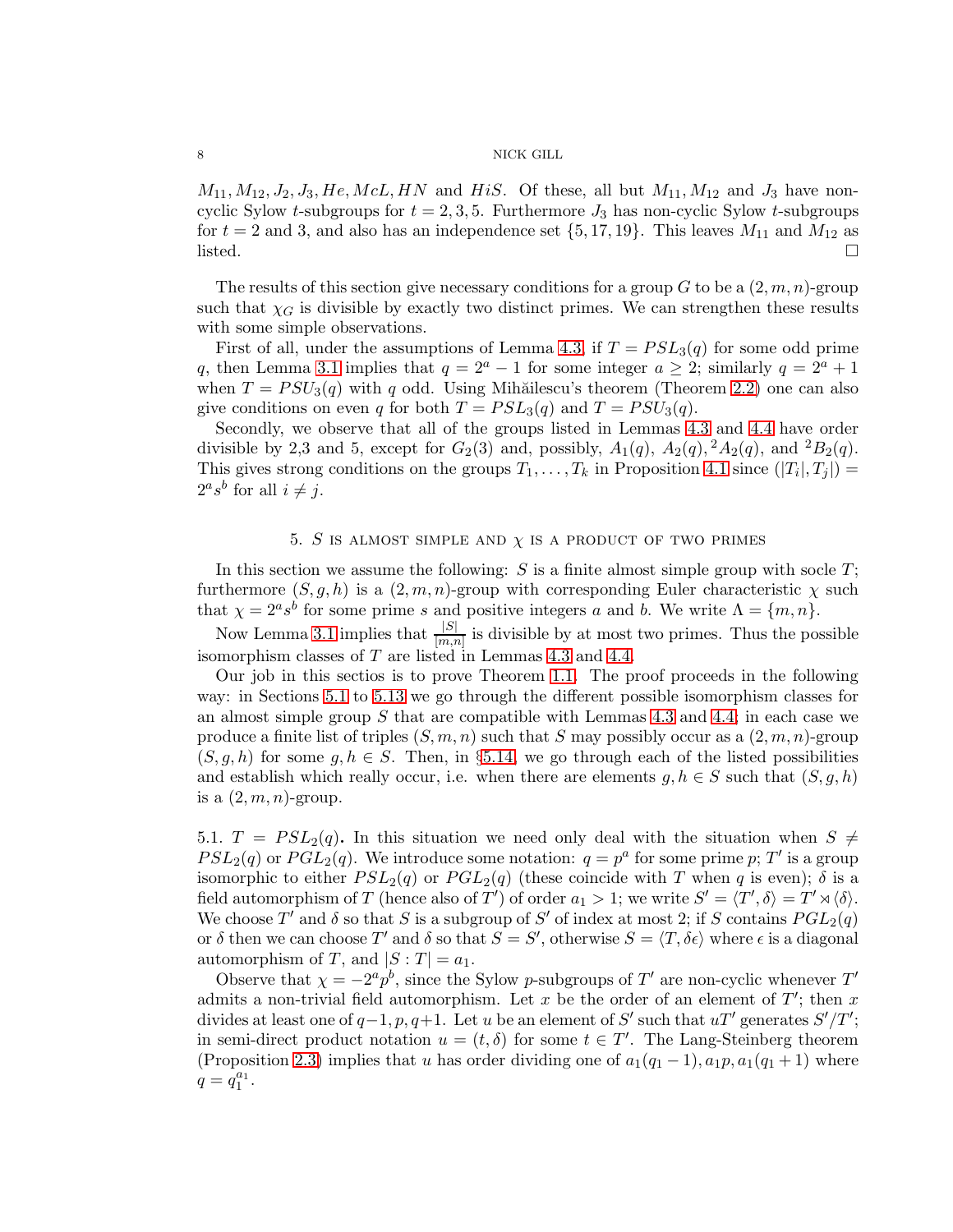Suppose that  $\Lambda = {\lambda_1, \lambda_2}$ ; then we may assume that  $\lambda_1$  divides one of the orders  $a_1(q_1-1), a_1p, a_1(q_1+1)$  where  $a_1$  divides a and  $q_1$  is such that  $q = q_1^{a_1}$ ; similarly  $\lambda_2$ divides either  $a_2(q_2 - 1)$ ,  $a_2p$  or  $a_2(q_2 + 1)$  for some  $a_2|a$  and  $q_2$  is such that  $q_2^{a_2} = q$ . We assume, without loss of generality, that  $a_1 \ge a_2$ .

In what follows, for an integer k we write  $r_{p,k}$  for a primitive prime divisor of  $p^k-1$ (i.e. it is primitive with respect to the prime  $p$  rather than with respect to  $q$ , as we have written elsewhere).

# **Lemma 5.1.**  $a_1 = 2$ .

*Proof.* Suppose that  $a_1 > 2$ . Then the condition  $(gh)^2 = 1$  (which implies that  $(ghT')^2 =$  $1 \in S'/T'$  implies that  $a_2 > 1$ . Consider the primes  $r_{p,a}$  and  $r_{p,2a}$ ; since  $a \ge a_1 > 2$ , Theorem [2.1](#page-3-0) implies that at least one of these exist. Observe furthermore that neither  $r_{p,a}$ nor  $r_{p,2a}$  divide  $(q_1-1)(q_1+1)(q_2-1)(q_2+1)$ . Furthermore, by Fermat's little theorem,  $a_i|p^{a_i-1}-1$  for  $i=1,2$  and we conclude that neither  $r_{p,a}$  nor  $r_{p,2a}$  divide

$$
a_1a_2(q_1-1)(q_1+1)(q_2-1)(q_2+1).
$$

But Lemma [3.1](#page-4-0) implies that  $r_{p,a}$  and  $r_{p,2a}$  must divide  $\lambda_1\lambda_2$  and we have a contradiction.  $\Box$ 

Lemma 5.2. *If* p *is odd then one of the following holds:*

(a)  $S = PSL<sub>2</sub>(25) \cdot 2$ ,  $\Lambda = \{6, 13\}$ ,  $\chi = -2^5 \cdot 5^3$ ; (b)  $S = PSL<sub>2</sub>(9).2, \Lambda = \{4, 5\}, \chi = -2<sup>2</sup> \cdot 3<sup>2</sup>;$ (c)  $S = PSL<sub>2</sub>(9).2, \Lambda = \{5, 6\}, \chi = -2<sup>4</sup> \cdot 3<sup>2</sup>;$ (d)  $S = PSL_2(9) \cdot (C_2 \times C_2), \ \Lambda = \{4, 10\}, \ \chi = -2^3 \cdot 3^3;$ 

*In all cases the group S is distinct from*  $PSL_2(q)$  *and*  $PGL_2(q)$ *.* 

*Proof.* Assume first that  $q > 25$ , and we show a contradiction. Since  $a_1 = 2$  we know that  $\lambda_1$  divides one of  $2(\sqrt{q}+1)$ ,  $2(\sqrt{q}-1)$ , 2p. If  $a_2=2$  then the same can be said of  $\lambda_2$ . But now write  $a = 2b$  and observe that  $r_{p,4b}$  divides  $q + 1$ ; then if  $a_2 = 2$  this implies that  $r_{p,4b}$ does not divide  $\lambda_1 \lambda_2$  which is a contradiction. We conclude that  $a_2 = 1$  and, moreover,  $\lambda_2$  divides  $q+1$  and is divisible by  $r_{p,4b}$ .

Now if  $\lambda_1$  divides 2p then we conclude that  $|q-1|_{2'}$  does not divide  $\lambda_1\lambda_2$ . Since  $a \geq 2$ , Theorem [2.2](#page-3-1) implies that  $|q-1|_{2'}$  is non-trivial; hence we have a contradiction with Lemma [3.1.](#page-4-0)

Suppose next that  $\lambda_1$  divides  $2(\sqrt{q} \pm 1)$ ; then we conclude that  $|\sqrt{q} \mp 1|_{2'}$  does not divide  $\lambda_1\lambda_2$  and we deduce that  $|\sqrt{q} \mp 1|_2$  is trivial, i.e.  $\sqrt{q} \mp 1 = 2^x$  for some positive integer x; if  $\sqrt{q} > 3$ , then this implies in particular that  $\frac{\sqrt{q} \pm 1}{2}$  is odd. Note too that  $\frac{q+1}{2}$  is odd and so, since  $\left(\frac{\sqrt{q}\pm 1}{2}, \frac{q+1}{2}\right)$  $\frac{1}{2}$  = 1, Lemma [3.1](#page-4-0) implies that  $\lambda_1 \in \{\frac{\sqrt{q} \pm 1}{2}, \sqrt{q} \pm 1, 2(\sqrt{q} \pm 1)\}\$  and  $\lambda_2 \in \{\frac{q+1}{2}, q+1\}$ . There are, therefore, twelve possibilities for  $(\lambda_1, \lambda_2)$ ; in the following table we list them along with a polynomial f which divides  $\chi$  and which, since  $\sqrt{q} > 5$ , is divisible by a prime other than 2 and p; note that we write y for  $\sqrt{q}$ .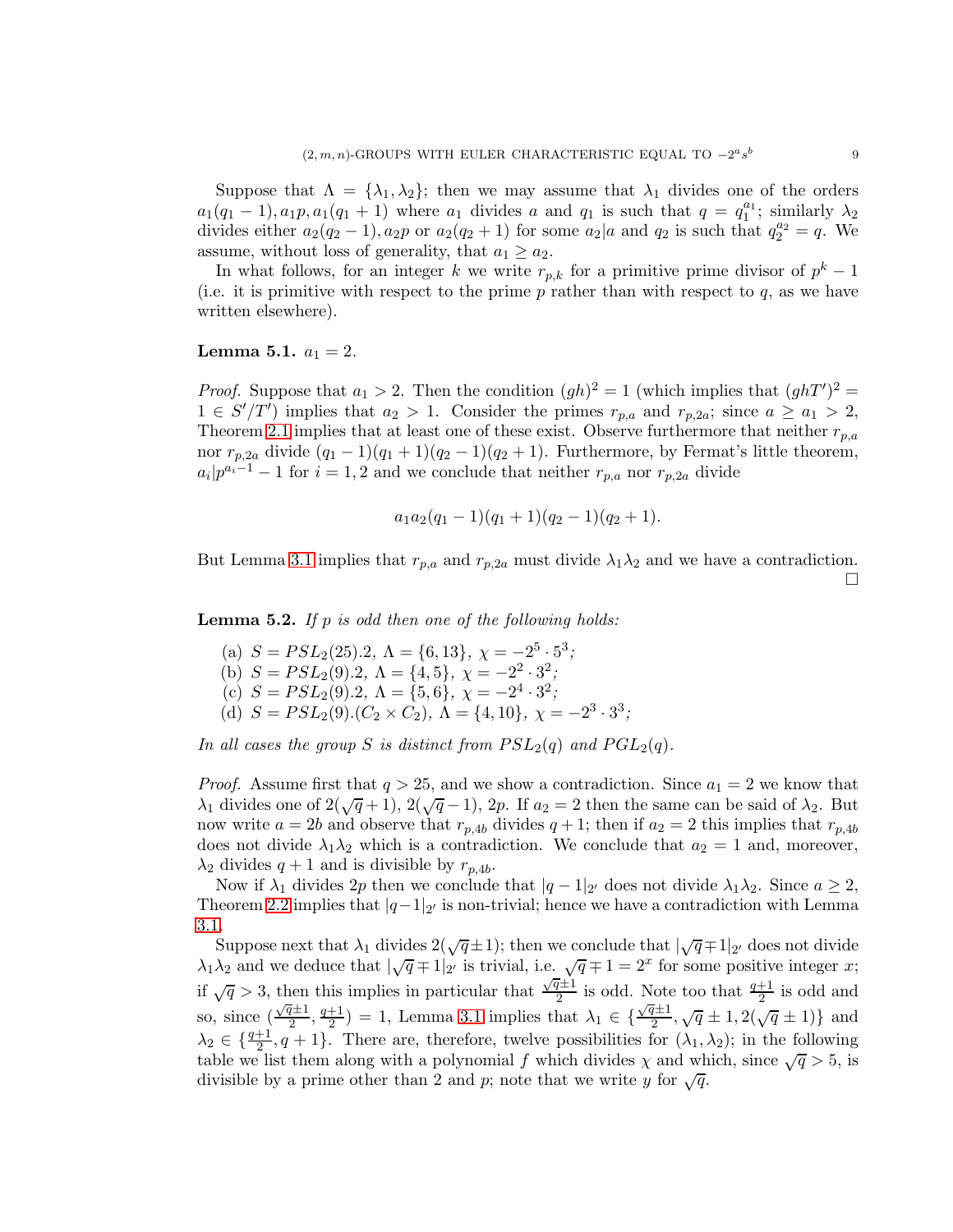| $\lambda_1$                        | $\lambda_2$           |                       |
|------------------------------------|-----------------------|-----------------------|
| $\frac{y+1}{2}$<br>$\frac{y-1}{2}$ | $y^2+1$               | $y^3 - 3y^2 - 3y - 7$ |
|                                    | $y^2+1$               | $y^3 - 5y^2 - 3y - 1$ |
| $y+1$                              | $y^2+1$               | $y^3 - y^2 - 3y - 5$  |
| $y-1$                              | $\frac{1}{y^2+1}$     | $y^3 - 3y^2 - 3y + 3$ |
| $2(y+1)$                           | $\frac{y^2+1}{y^2+1}$ | $y^3 - 3y + 4$        |
| $2(y-1)$                           |                       | $y^3 - 2y^2 - 3y + 2$ |
| $rac{y+1}{2}$<br>$rac{y-1}{2}$     | $y^2+1$               | $y^3 - 3y^2 - y - 5$  |
|                                    | $y^2+1$               | $y^3 - 5y^2 - y - 3$  |
| $y+1$                              | $y^2 + 1$             | $y^3 - y^2 - y - 3$   |
| $y-1$                              | $y^2+1$               | $y^3 - 3y^2 - y - 1$  |
| $2(y+1)$                           | $y^2 + 1$             | $y^3-y-2$             |
| $2(y-1)$                           | $y^2 + 1$             | $y^2-2y-1$            |

We justify the first line of the above table, the others are similar. In this case

$$
\chi = |S:T|q(q^2 - 1)\left(\frac{2}{\sqrt{q} + 1} + \frac{2}{q + 1} - \frac{1}{2}\right) = -\frac{1}{2}q(\sqrt{q} - 1)(\sqrt{q}^3 - 3q - 3\sqrt{q} - 7).
$$

Now observe that  $(\sqrt{q^3} - 3q - 3\sqrt{q} - 7, q) | 7 \text{ and } (\sqrt{q^3} - 3q - 3\sqrt{q} - 7, \sqrt{q} - 1) | 12$ ; since  $\sqrt{q}$  − 1 is a power of 2 in this case, Lemma [3.1](#page-4-0) implies that

$$
\sqrt{q}^3 - 3q - 3\sqrt{q} - 7 \le 28
$$

and so  $\sqrt{q} \leq 5$  which is a contradiction, as required.

Now when  $\sqrt{q} = 3, 5$  we consult [\[CCN](#page-26-0)+85]. In the latter case we must have  $\lambda_1 \in \{13, 26\}$ and  $\lambda_2 \in \{6, 12\}$ ; checking these four combinations we find that only  $\Lambda = \{6, 13\}$  gives a valid value for  $\chi$ . When  $\sqrt{q} = 3$  we must have  $\lambda_1 \in \{5, 10\}$  and  $\lambda_2 \in \{4, 6, 8\}$ ; checking these six combinations we find that only  $\Lambda \in \{\{5, 4\}, \{5, 6\}, \{10, 4\}\}\$  give valid values for  $\chi$ . The result follows.  $\chi$ . The result follows.

**Lemma 5.3.** *If*  $p = 2$  *then one of the following holds:* 

- (a)  $S = SL_2(16).2, \Lambda = \{6, 5\}, \chi = -2^6 \cdot 17;$
- (b)  $S = SL_2(16).2, \ \Lambda = \{10, 3\}, \ \chi = -2^5 \cdot 17;$

*Proof.* We assume that  $q > 4$  since  $SL_2(4) \text{.} 2 \cong PGL_2(5)$ . Since  $a_1 = 2$  we know that  $\lambda_1$ divides one of  $2(\sqrt{q}+1), 2(\sqrt{q}-1), 4$ . If  $a_2 = 2$  then the same can be said of  $\lambda_2$ ; if  $a_2 = 1$ then  $\lambda_2$  divides one of  $q-1$ ,  $q+1$ , 2.

Now, since  $\sqrt{q} + 1, \sqrt{q} - 1, q + 1$  are pairwise coprime, Lemma [3.1](#page-4-0) implies that  $\lambda_1$  is divisible by one of these,  $\lambda_2$  is divisible by another, and the third is a power of a prime s (which prime, in turn, divides  $\chi$ ). In fact we know that  $\lambda_1 \in \{2(\sqrt{q}-1), 2(\sqrt{q}+1)\}.$ 

Suppose first that  $a_2 = 2$ . Then clearly  $\{\lambda_1, \lambda_2\} = \{2(\sqrt{q}+1), 2(\sqrt{q}-1)\}\)$ . In this case  $f = q - 2\sqrt{q} - 1$  divides  $\chi$ ; furthermore, for  $q > 4$ , f is divisible by a prime other than 2 and s and this case is excluded. We conclude that  $a_2 = 1$  and  $\lambda_2$  divides one of  $q - 1$  and  $q + 1, 2$ 

Suppose that  $\lambda_2$  divides  $q + 1$ ; then  $\lambda_2 = q + 1$ . In this case there are two possibilities for  $\lambda_1$ . We list these possibilities in the table below, along with a polynomial f which  $\chi$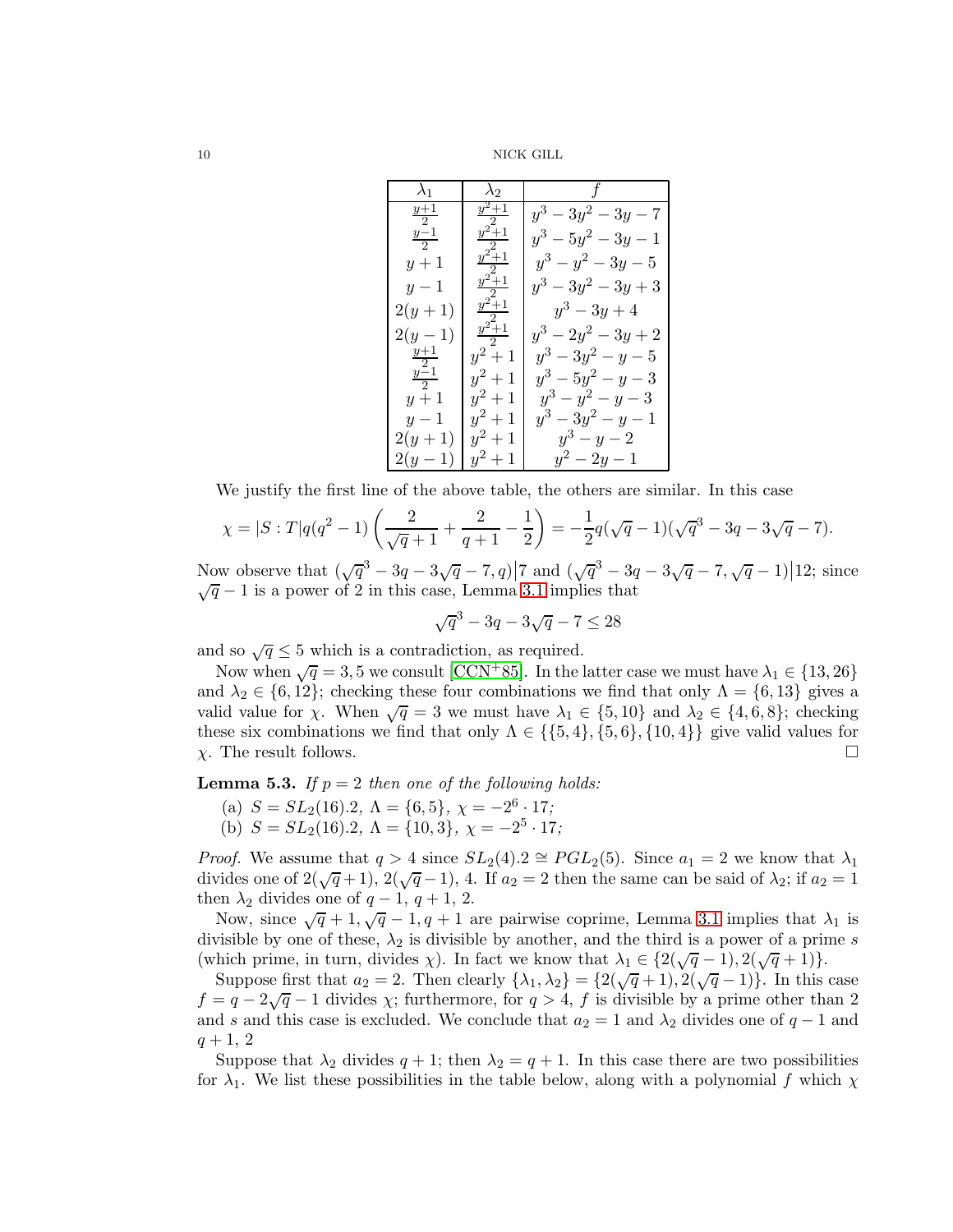and which, whenever  $\sqrt{q} > 2$ , is divisible by a prime other than 2 and s (thus these cases are excluded).

| $\left  \frac{2(\sqrt{q}+1)}{q+1} \right $ |       | $(\sqrt{q})^3$ .<br>$\sqrt{q}$ |
|--------------------------------------------|-------|--------------------------------|
| $2(\sqrt{q}-1)$                            | $q+1$ |                                |

We are left with the possibility that  $\lambda_2$  divides  $q-1$  and that  $q+1$  is a power of the prime s. Since q is an even power of 2, Theorem [2.1](#page-3-0) implies that  $q + 1 = s$ . We assume that  $q > 16$  and split into two cases.

First suppose that  $\lambda_1 = 2(\sqrt{q} + 1)$  and  $\lambda_2 = \frac{q-1}{x}$  for some x dividing  $\sqrt{q} + 1$ . Then

$$
\chi = |S| \left( \frac{1}{2(\sqrt{q}+1)} + \frac{x}{q-1} - \frac{1}{2} \right) = -\frac{|S|}{2(q-1)} (q - \sqrt{q} - 2x).
$$

Let  $f = q - \sqrt{q} - 2x$ ; since x is odd we know that  $(f, q) = 2$ ; we also know that  $f < q + 1$ . We conclude that  $f = 2$ ; but  $f \ge q - 3\sqrt{q} - 2 > 2$  for  $q > 16$ , and we have a contradiction as required.

The other possibility is that  $\lambda_1 = 2(\sqrt{q}-1)$  and  $\lambda_2 = \frac{q-1}{x}$  for some x dividing  $\sqrt{q}-1$ . Then

$$
\chi = |S| \left( \frac{1}{2(\sqrt{q}-1)} + \frac{x}{q-1} - \frac{1}{2} \right) = \frac{|S|}{2(q-1)} (q - \sqrt{q} - 2x - 2).
$$

Let  $f = q - \sqrt{q} - 2x - 2$ ; since x is odd we know that  $(f, q) = 4$ ; we also know that  $f < q + 1$ . We conclude that  $f = 4$ ; but  $f \ge q - 3\sqrt{q} > 4$  for  $q > 16$ , and we have a contradiction as required.

We are left with the case when  $q = 16$  and  $\lambda_2$  divides  $q - 1 = 15$ . Then  $\lambda_1 \in \{6, 10\}$ and the only possibilities are

$$
(\lambda_1, \lambda_2) \in \{(6, 5), (10, 3), (6, 15), (10, 15)\}.
$$

Checking each in turn we exclude the last two cases and the result follows.  $\Box$ 

5.2.  $T = {}^2B_2(q)$ . In this situation  $q = 2^{2x+1}$  for some integer  $x \ge 1$ . We refer to [\[Suz62\]](#page-27-8), in particular Proposition 1 and Theorem 9 of that paper, to conclude that any element in T whose order is not a power of 2 must have order dividing  $q-1$ ,  $q-r+1$  or  $q+r+1$ where  $r = 2^{x+1}$ . Note, moreover, that  $q-1$ ,  $q-r+1$  and  $q+r+1$  are pairwise coprime.

Recall that the outer automorphism group of T is isomorphic to the Galois group of  $\mathbb{F}_q$ , i.e. it consists of field automorphisms and is a group of odd order. Now write  $S = \langle T, \delta \rangle$ where  $\delta$  is a field automorphism of order a where a divides  $2x+1$ . Since a is of odd order, for S to be a  $(2, m, n)$ -group we must have two elements g and h such that  $qT$  and hT both have order a in  $S/T$ . We conclude that

$$
\{o(g^a), o(h^a)\} \subset \{q-1, q-r+1, q+r+1\}.
$$

Lemma 5.4.  $S = T$ .

*Proof.* Suppose that  $S = \langle T, \delta \rangle \subset \langle B_2(q), \delta \rangle$  where  $\delta$  is non-trivial (and we have abused notation slightly by writing  $\delta$  as a field automorphism of  $B_2(q)$ ). Write  $(t, \delta) \in B_2(q) \rtimes \langle \delta \rangle$ and observe that

$$
u = (t, \delta)^a = t \cdot t^{\delta} \cdot t^{\delta^2} \cdots t^{\delta^{a-1}}.
$$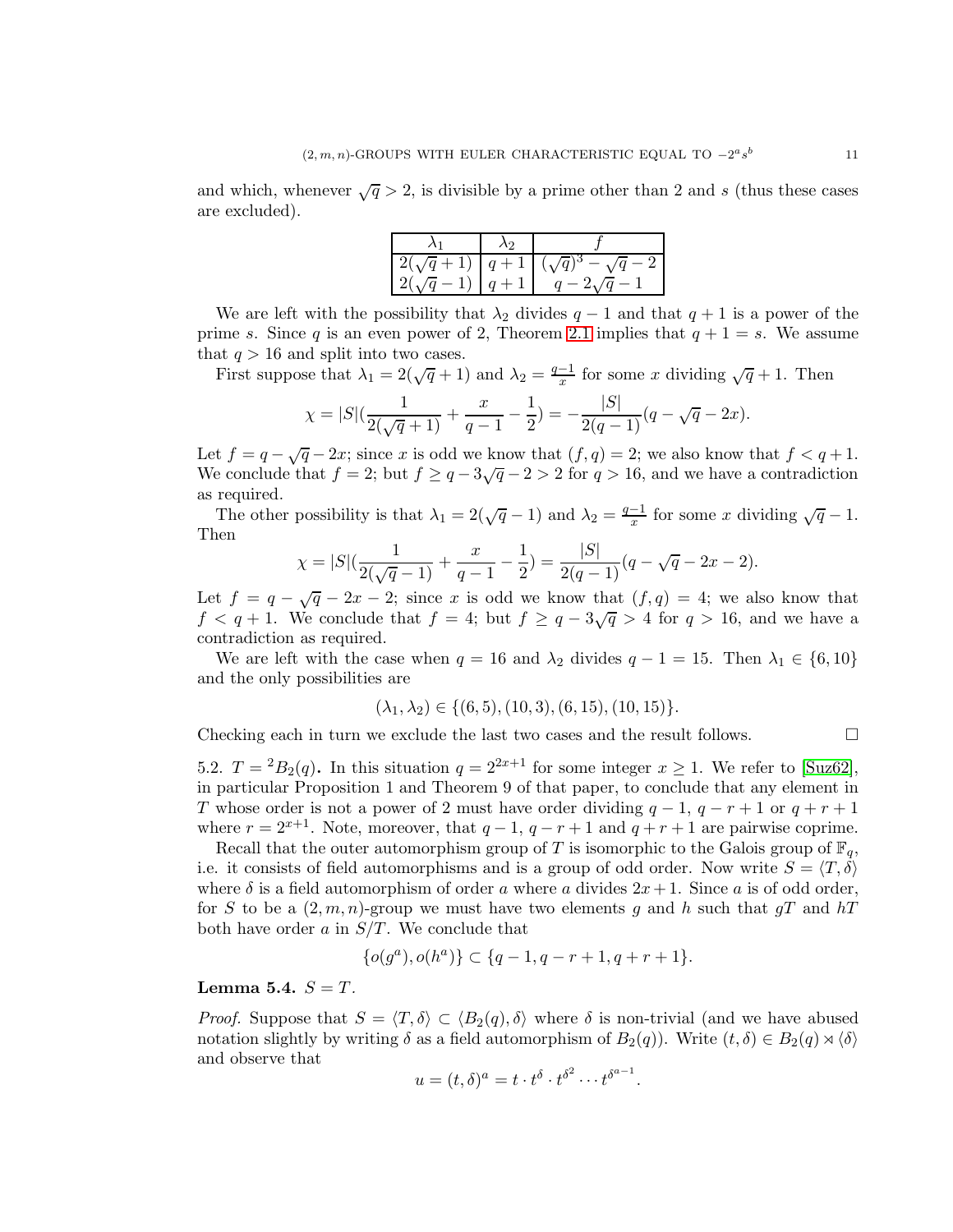In particular observe that  $u^{\delta} = t^{\delta} \cdots t^{\delta^{a-1}} \cdot t = t^{-1}ut$  and we obtain that u lies in a conjugacy class of  $B_2(q)$  that is stable under  $\delta$ . Now we apply Proposition [2.4](#page-4-4) and conclude that u is conjugate in  $B_2(q)$  to an element of  $B_2(q_0)$  where  $q = q_0^a$ .

We apply this fact with u equal to  $g^a$  or  $h^a$ ; in both cases u is of odd order and we conclude that  $o(u)$  divides  $a(q_0^2 - 1)(q_0^4 - 1)$ . For  $a \ge 11$  we have

$$
o(u) < q - r + 1 = \min\{q - 1, q - r + 1, q + r + 1\}
$$

which is a contradiction. Thus we assume that  $a \leq 9$ .

If  $a > 4$ , then Theorem [2.1](#page-3-0) implies that there is a prime dividing  $q - 1$  and a prime dividing  $q^2 + 1$ , neither of which divide  $q_0^4 - 1$ ; what is more (since  $3\vert 2^2 - 1$ ,  $5\vert 2^4 - 1$  and  $7|2^3-1|$  both of these primes may be taken to be larger than 7. We conclude that neither of these primes divide  $o(g) \cdot o(h)$  and so both must divide  $\chi$  which is a contradiction.

Finally suppose that  $a = 3$ . Then Theorem [2.1](#page-3-0) implies that there is a prime greater than 3 dividing  $q^2 + 1$  which does not divide  $q_0^4 - 1$ ; now  $q_0^2 + q_0 + 1$  divides  $q - 1$  and is coprime to  $q_0^4 - 1$  thus there is a prime greater than 3 dividing  $q - 1$  which does not divide  $q_0^4 - 1$ . Again we conclude that neither of these primes divide  $o(g) \cdot o(h)$  and so both must divide  $\chi$  which is a contradiction.

# **Lemma 5.5.** *If*  $T = {}^2B_2(q)$ *, then we have a contradiction.*

*Proof.* We know that  $S = T$  and that  $\Lambda \subset \{q-1, q-r+1, q+r+1\}$ ; we go through the possibilities in turn.

If  $\Lambda = \{q - r + 1, q + r + 1\}$  then

$$
\chi = |S|(\frac{1}{m} + \frac{1}{n} - \frac{1}{2})
$$
  
=  $q^2(q^2 + 1)(q - 1)(\frac{1}{q - r + 1} + \frac{1}{q + r + 1} - \frac{1}{2})$   
=  $-\frac{1}{2}q^2(q - 1)(q^2 - 4q - 3).$ 

Now  $q^2 - 4q - 3$  is odd thus we require that  $(q - 1)(q^2 - 4q - 3)$  is a prime power. But  $(q^2-4q-3, q-1)=1$  and we have a contradiction. If  $\Lambda = \{q - r + 1, q - 1\}$  then

$$
\chi = |S|(\frac{1}{m} + \frac{1}{n} - \frac{1}{2})
$$
  
=  $q^2(q^2 + 1)(q - 1)(\frac{1}{q - r + 1} + \frac{1}{q - 1} - \frac{1}{2})$   
=  $-\frac{1}{2}q^2(q + r + 1)(q^2 - qr - 4q + 3r - 1).$ 

Now  $q^2 - qr - 4q + 3r - 1$  is odd thus we require that  $(q + r + 1)(q^2 - qr - 4q + 3r - 1)$  is a prime power. But  $(q + r + 1, q^2 - qr - 4q + 3r - 1) < q + r + 1$  and we have a contradiction.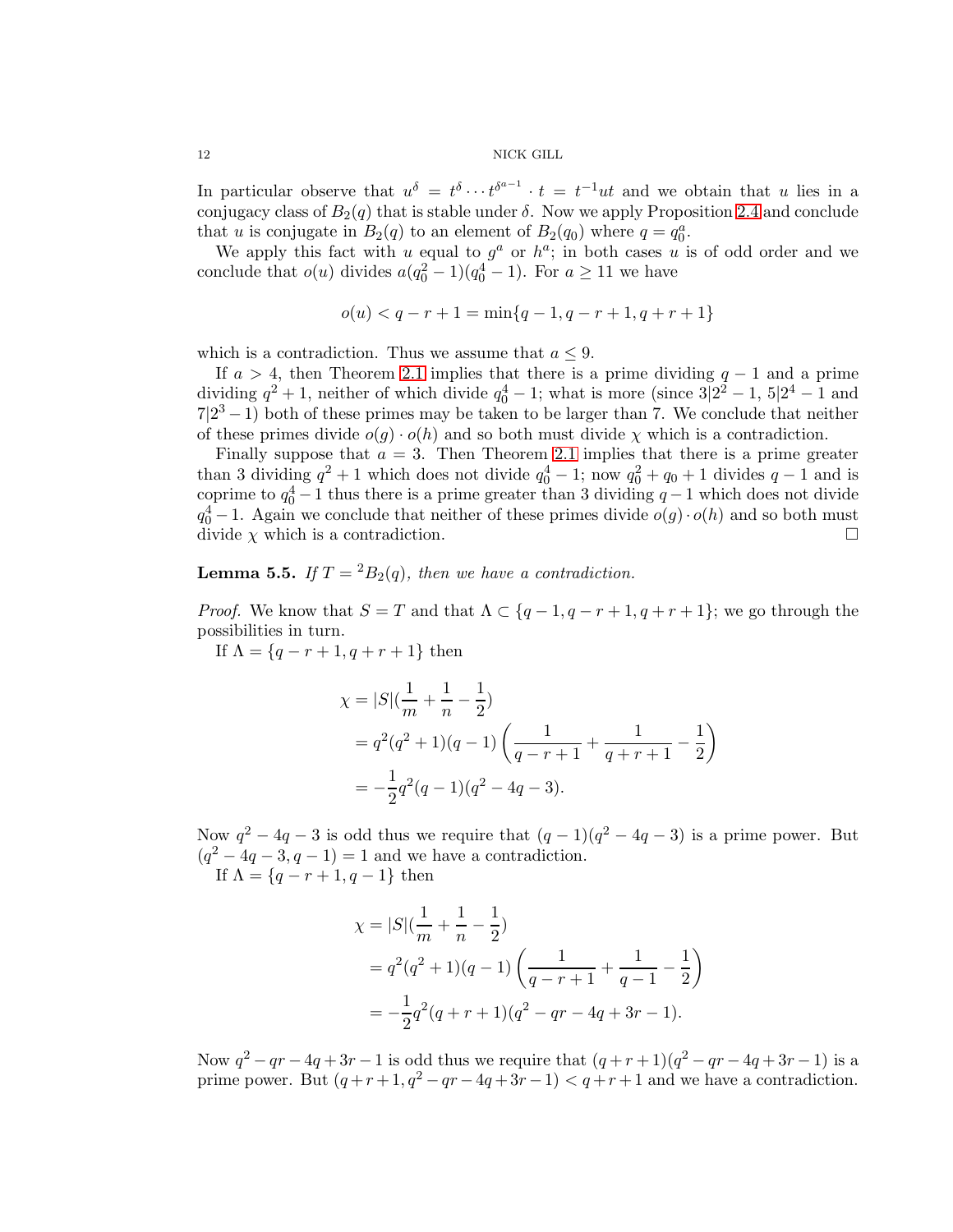If  $\Lambda = \{q + r + 1, q - 1\}$  then

$$
\chi = |S|(\frac{1}{m} + \frac{1}{n} - \frac{1}{2})
$$
  
=  $q^2(q^2 + 1)(q - 1)(\frac{1}{q + r + 1} + \frac{1}{q - 1} - \frac{1}{2})$   
=  $-\frac{1}{2}q^2(q - r + 1)(q^2 + qr - 4q - 3r - 1)$ 

Now  $(q^2 + qr - 4q - 2r - 1)$  is odd thus we require that  $(q - r + 1)(q^2 + qr - 4q - 3r - 1)$ is a prime power. But  $(q - r + 1, q^2 + qr - 4q - 3r - 1) < q - r + 1$  and we have a contradiction.

5.3.  $T = PSL<sub>3</sub>(q)$ . Throughout this section, we assume that  $q > 2$  (since  $PSL<sub>3</sub>(2)$  ≃  $PSL<sub>2</sub>(7)$ ). We start with an easy result:

**Lemma 5.6.** *There exists*  $a \in \mathbb{Z}^+$  *such that*  $q - 1 = r^a$  *for some prime r.* 

*Proof.* Observe first that the Sylow t-subgroups are non-cyclic for  $t = p$  and  $t|q-1$ . Thus, if t is a prime such that  $t|p(q-1)$ , then  $t|\chi$  and we conclude that  $q-1$  is a prime power.  $\Box$ 

This result, along with Theorem [2.2](#page-3-1) implies that, for  $q \neq 4$ , the group  $SL_3(q)$  has trivial centre; thus  $T = SL_3(q)$ .

**Corollary 5.7.** *If* q *is odd and*  $q \neq 9$ *, then* q *is prime and*  $T \leq S \leq \langle T, \sigma \rangle$  *where*  $\sigma$  *is a graph automorphism of*  $T$ *. If*  $q = 2^a$  *for some integer* a*, then*  $q - 1$  *is prime; what is more, if*  $q \neq 4$ ,  $T \leq S \leq \langle T, \delta, \sigma \rangle$  *where*  $\sigma$  *is a graph automorphism of* T *and*  $\delta$  *is a field automorphism of* T *of order* a*.*

*Proof.* Suppose first that q is odd. Since  $q = 2^a + 1$  we know that T admits no diagonal outer automorphisms. Now Theorem [2.2](#page-3-1) implies that, unless  $q \neq 9$ ,  $q = p$ . Thus T admits no field outer automorphisms, and the result follows.

Now suppose that  $q = 2^a$ ; then  $q - 1$  is a prime power, and Theorem [2.2](#page-3-1) implies that  $q - 1$  is prime. Thus, for  $q \neq 4$ , T admits no diagonal automorphisms, and the result follows. follows.  $\Box$ 

In what follows we fix  $\sigma$  to be the graph automorphism of T where, for  $t \in T$ ,  $t^{\sigma} = t^{-T}$ (the inverse transpose of  $t$ ). Before we give a classification of maps we give a grouptheoretic lemma:

<span id="page-12-0"></span>**Lemma 5.8.** *Suppose*  $S = \langle T, \sigma \rangle$  *with*  $q > 4$ *. All elements in* S *of order divisible by*  $q^2 + q + 1$  *have order*  $q^2 + q + 1$ . All elements in S of order divisible by  $\frac{q+1}{(2,q+1)}$  *have order dividing*  $q^2 - 1$ *. If* q *is even, then all elements in*  $S \ T$  *of order divisible by*  $q + 1$  *have order dividing*  $2(q + 1)$ *.* 

*Proof.* Since  $q > 4$  we have  $T = SL_3(q)$ . Since  $q = 2^a$  or  $2^a + 1$  we know that  $r_2$  and  $r_3$ exist. Let x (resp. y) be elements of these orders in  $T$ .

Observe that x is diagonalizable in  $\mathbb{F}_{q^2}$  but not in  $\mathbb{F}_q$ ; we conclude that the eigenvalues of x are equal to  $\lambda$ ,  $\lambda^q$ ,  $\mu$  for some  $\lambda$ ,  $\mu \in \mathbb{F}_{q^2}$ . If  $\lambda = \lambda^q$  then  $\lambda \in \mathbb{F}_q$  and so  $\mu \in \mathbb{F}_q$  which is a contradiction. If  $\lambda = \mu$  then the determinant of x is equal to  $\lambda^{q+2}$ ; since  $\lambda \in \mathbb{F}_{q^2}^*$  and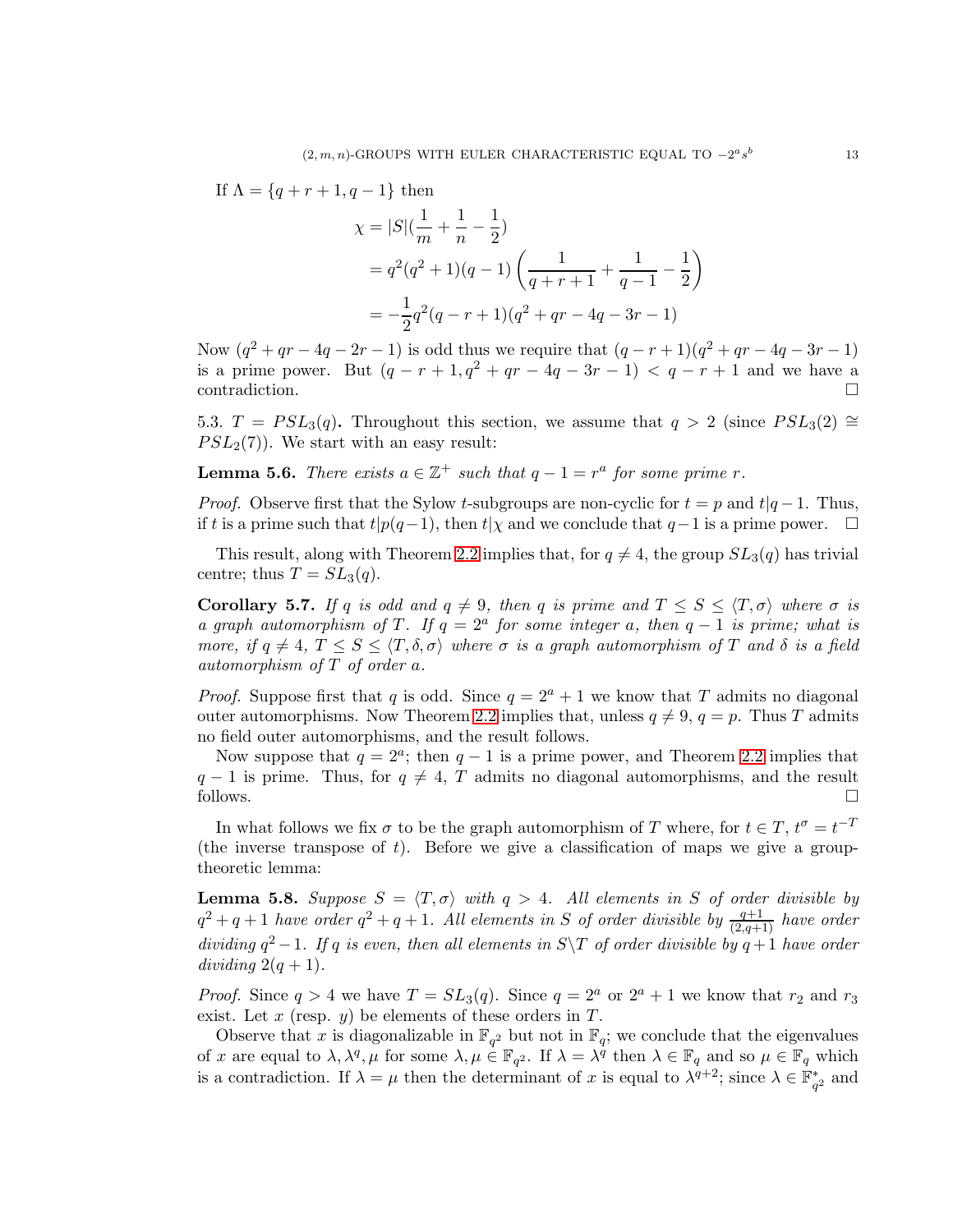the determinant of x equals 1 we conclude that  $\lambda^3 = 1$ . But then  $r_2 = 3$  and  $\lambda^q = \lambda = \mu$ which is, again, a contradiction. We conclude that all eigenvalues of  $x$  are distinct.

Similarly y is diagonalizable in  $\mathbb{F}_{q^3}$  but not in  $\mathbb{F}_q$ ; thus the eigenvalues of y are equal to  $\xi, \xi^2, \xi^3$  for some  $\xi \in \mathbb{F}_{q^3}$ . If these eigenvalues are not distinct then  $\xi$  lies either in  $\mathbb{F}_{q^2}$  or in  $\mathbb{F}_q$  and in both cases we have a contradiction.

Thus the eigenvalues of both elements, x and y, are distinct, i.e. x and y are regular semisimple and, in paricular, both  $C_T(x)$  and  $C_T(y)$  are maximal tori in  $PSL_3(q)$ . It follows immediately that  $C_T(x)$  (resp.  $C_T(y)$ ) is cyclic of order  $q^2-1$  (resp. of order  $q^2 + q + 1$ ). Now Sylow arguments ensure that all cyclic groups  $C_{q^2-1}$  (resp.  $C_{q^2+q+1}$ ) are conjugate to each other; furthermore  $|N_T(C_{q^2+q+1}) : C_{q^2+q+1}| = 3$  and  $|N_T(C_{q^2-1}) :$  $C_{q^2-1}|=2.$ 

Let us prove first that an element in S of order divisible by  $q^2+q+1$  has order  $q^2+q+1$ ; the previous paragraph implies that the statement is true for elements in  $T$  so we must consider elements in  $S \backslash T$ . Let  $h \in T$  be an element of order  $q^2 + q + 1$ . Since  $|S : T| = 2$ and  $|N_T(C_{q^2+q+1}) : C_{q^2+q+1}| = 3$  it is sufficient to prove that there exists  $g \in S \backslash T$  such that  $|\langle h, g \rangle| = 2(q^2 + q + 1)$  and  $\langle h, g \rangle$  is not cyclic.

Now we use the standard fact that  $h^{-T}$  is conjugate in  $GL_3(q)$  to  $h^{-1}$ . Since  $h^{-1}$  is an element of order  $q^2 + q + 1$ , the argument above implies that  $C_{GL_3(q)}(h^{-1})$  is a maximal torus; indeed  $C_{GL_3(q)}(h^{-1} \cong C_{q^3-1}$ . Now we appeal to [\[KL90,](#page-27-5) (4.3.13)] to conclude that  $GL_1(q^3)$  intersects every coset of  $SL_3(q)$  in  $GL_3(q)$ ; in other words the conjugacy class of  $h^{-1}$  in  $GL_3(q)$  does not split when we restrict to  $SL_3(q)$ . Thus, in particular, there exists  $g_0 \in SL_3(q)$  such that  $g_0 h^{-T} g_0^{-1} = h^{-1}$ ; consequently there exists  $g(=g_0\sigma)$  in  $S \backslash T$  such that  $ghg^{-1} = h^{-1}$ . Since  $\langle g, h \rangle$  is dihedral we are done.

Next we let  $f \in S$  be an element in S of order divisible by  $\frac{q+1}{(q+1,2)}$  (and hence divisible by r<sub>2</sub>); we know, by the centralizer arguments above, that if  $f \in T$  then f has order dividing  $q^2-1$ . Thus assume that  $f \in S \backslash T$ ; then  $k = f^2 \in T$  and k has order divisible by  $\frac{q+1}{(q+1,2)}$ and so, once again, k has order dividing  $q^2 - 1$ .

Clearly, then, f has order dividing  $2(q^2 - 1)$ . If q is odd, then, since  $q - 1 = 2^a$  we conclude that either  $o(f)$  divides  $q^2 - 1$  or else  $o(f) = 2(q^2 - 1)$ . If q is even, then, since  $q-1$  is an odd prime, either  $o(f)$  divides  $2(q+1)$  or else  $o(f) = 2(q^2 - 1)$ . Thus in both cases to prove the result it suffices to show that S does not contain an element of order  $2(q^2-1).$ 

First we construct  $g \in S \backslash T$  such that  $\langle k, g \rangle$  is dihedral of order  $2o(k)$ . This time things are easier, since k lies in  $K < SL_3(q)$  with  $K \cong GL_2(q)$  and such that  $\sigma$  normalizes K and takes every element of K to its inverse transpose. As above there exists  $g_0$  in K such that  $g_0 k^{-T} g_0^{-1} = k^{-1}$  and, setting  $g = g_0 \sigma$  we obtain  $g \in S \backslash T$  such that  $g k g^{-1} = k^{-1}$  and so  $\langle q, k \rangle$  is dihedral.

To show that no element of order  $2(q^2 - 1)$  exists in  $S \setminus T$  we must be sure that the element k is not real, i.e. we must show that k is not conjugate to its inverse in  $SL_3(q)$ . Observe that the eigenvalues of k are  $\{\lambda_1, \lambda_2, \lambda_3\}$  where  $\lambda_1, \lambda_2 \in \mathbb{F}_{q^2} \backslash \mathbb{F}_q$  and  $\lambda_3 \in \mathbb{F}_q$  has multiplicative order equal to  $q-1$ . Now classical results guarantee that k is not real (see, for instance, [\[GS11\]](#page-27-9)) and the result follows.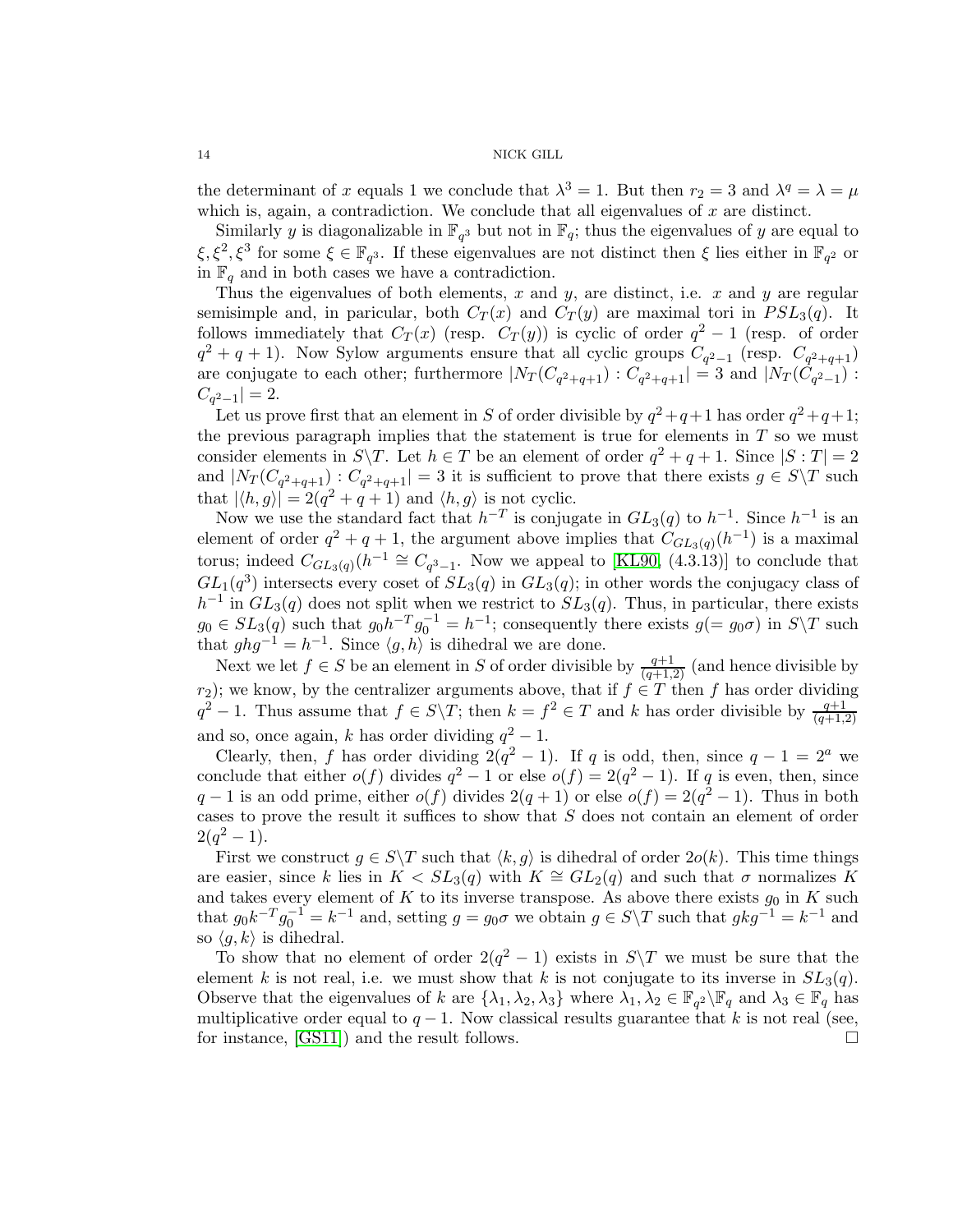To make the exposition clearer from this point on, we split into odd and even characteristic cases.

**Lemma 5.9.** *Suppose that*  $T = PSL<sub>3</sub>(q)$  *and*  $q = 2<sup>a</sup> + 1$ *. Then one of the following holds:* 

- (a)  $T = SL_3(3)$ ,  $\Lambda = \{4, 13\}$ ,  $\chi = -|S : T|2^2 \cdot 3^5$ ;
- (b)  $S = SL_3(3), \Lambda = \{13, 13\}, \chi = -2^3 \cdot 3^5;$
- (c)  $S = SL_3(5)$ ,  $\Lambda = \{3, 31\}$ ,  $\chi = -2^4 \cdot 5^5$ ;

*Proof.* Suppose first that  $q > 3$ . The two primes dividing  $\chi$  must be 2 and p, hence  $\Lambda$ must contain elements divisible by  $r_2$  and  $r_3$ . (Note that, since  $q > 3$ , both of these exist and both are odd.) Lemma [5.8](#page-12-0) implies that no element exists that is divisible by both  $r_2$ and  $r_3$  so we assume that  $r_3$  divides  $\lambda_1$ . Observe that

$$
(q2 + q + 1, q - 1) = (q2 + q + 1, q) = (q2 + q + 1, q + 1) = 1
$$

and we conclude that, in fact,  $q^2 + q + 1$  must divide  $\lambda_1$ . Now Lemma [5.8](#page-12-0) implies that, for  $q \neq 9$ ,  $\lambda_1 = q^2 + q + 1$ ; [\[CCN](#page-26-0)+85] implies that, for  $q = 9$ , we also have  $\lambda_1 = q^2 + q + 1$ .

Similarly we conclude that  $\frac{q+1}{2}$  divides  $\lambda_2$ ; then Lemma [5.8](#page-12-0) implies that, for  $q \neq 9$ ,  $\lambda_2 = \frac{q^2-1}{x}$  for some  $x = 2^b \mid 2(q-1)$ ; [\[CCN](#page-26-0)<sup>+</sup>85] implies that, for  $q = 9$ , we have the same. Now we calculate  $\chi$ :

$$
\chi = |S|(\frac{1}{m} + \frac{1}{n} - \frac{1}{2})
$$
  
=  $|S : T|q^3(q^2 - 1)(q^3 - 1)(\frac{x}{q^2 - 1} + \frac{1}{q^2 + q + 1} - \frac{1}{2})$   
=  $-\frac{1}{2}|S : T|q^3(q - 1)(q^4 + q^3 - (2x + 2)q^2 - (2x + 1)q - (2x - 1))|$ 

Setting  $f = q^4 + q^3 - (2x+2)q^2 - (2x+1)q - (2x-1)$ , observe that  $f \equiv -2x+1 \neq 0$ mod q for  $x < \frac{q-1}{2}$ ; similarly  $f \equiv -6x \not\equiv 0 \mod (q-1)$  for  $x < \frac{q-1}{2}$ . Thus if  $x \leq \frac{q-1}{4}$  we must have  $|f| < q(q-1)$  which implies that  $q < 5$ .

If  $x = \frac{q-1}{2}$  we have

$$
f = q4 - 2q2 - q + 2 = (q - 1)(q3 + q2 - q - 2).
$$

Setting  $g = q^3 + q^2 - q - 2$ , observe that  $g \equiv 2 \not\equiv 0 \mod q$  for  $q > 2$ ; similarly  $g \equiv -1 \not\equiv 0$ mod  $(q-1)$  for all q. Thus, since  $q > 3$ , we must have  $|q| < q(q-1)$  which implies that  $q < 5$ , a contradiction.

If  $x = q - 1$  we have

$$
f = q4 - q3 - 2q2 - q + 3 = (q - 1)(q3 - 2q - 3).
$$

Setting  $g = q^3 - 2q + 3$ , observe that  $g \equiv -3 \not\equiv 0 \mod q$  for  $q > 3$ ; similarly  $g \equiv -4 \not\equiv 0$ mod  $(q - 1)$  for  $q > 5$ . Thus, for  $q > 5$ , we must have  $|g| < q(q - 1)$  which implies that  $q < 3$ , a contradiction.

If  $x = 2(q - 1)$  we have

$$
f = q4 - 3q3 - 2q2 - q + 5 = (q - 1)(q3 - 2q2 - 4q - 5).
$$

Setting  $g = q^3 - 2q^2 - 4q - 5$ , observe that  $g \equiv -5 \not\equiv 0 \mod q$  for  $q > 5$ ; similarly  $g \equiv -10 \not\equiv 0 \mod (q-1)$  for  $q > 5$ . Thus, for  $q > 5$ , we must have  $|g| < q(q-1)$  which implies that  $q < 5$ , a contradiction.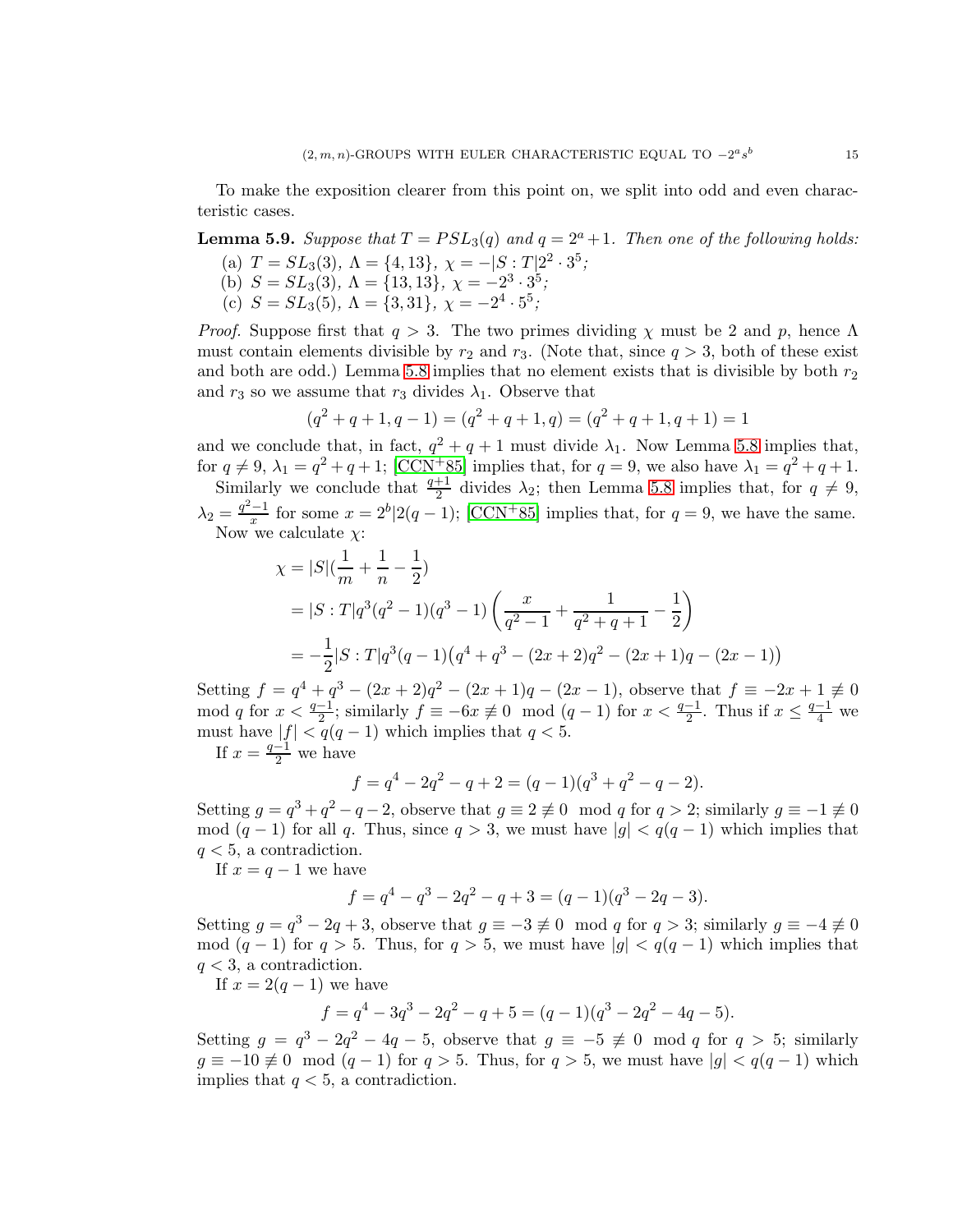We are left with the possibility that  $q = 3$  or  $q = 5$ . When  $q = 5$  we must have  $\Lambda = \{31, \lambda_1\}$  and  $\lambda_1 = 3, 6, 12$  or 24. Calculating the Euler characteristic in each case we find that  $\chi = -|S:T|5^5 \cdot 2^4, -|S:T|5^3 \cdot 2^7 \cdot 7, -|S:T|5^3 \cdot 2^3 \cdot 11 \cdot 13, -|S:T|5^3 \cdot 2^2 \cdot 317$ respectively. We conclude that  $\lambda_2 = 3$ ; since there are no elements of order 31 or 3 in  $Aut T\Y$  we conclude that  $S=T$  in this situation, as required.

When  $q = 3$ ,  $|T| = 2^4 \cdot 3^3 \cdot 13$  and we conclude that  $\Lambda = \{13, \lambda_1\}$  where  $\lambda_1$  ranges through the element orders ( $> 2$ ) of elements in S. Using [\[CCN](#page-26-0)+85], we go through these one at a time:

|                | Prime dividing $\chi$ or $(S, \chi)$             |
|----------------|--------------------------------------------------|
| 3              |                                                  |
| $\overline{4}$ | $(T, -2^2 \cdot 3^5)$ or $(T.2, -2^3 \cdot 3^5)$ |
| 6              |                                                  |
| 8              | 31                                               |
| 12             | 53                                               |
| 13             | $(T, -2^3 \cdot 3^5)$                            |

The result follows.

From now on we have  $q = 2^a$  for some  $a \ge 1$ . In this case we must account for outer automorphisms that are not just graph automorphisms; write  $\delta$  for a field automorphism of T of order a. In what follows we study an automorphism  $\zeta = \sigma^x \delta^y$  where x and y satisfy  $0 \leq x \leq 1; 1 \leq y \leq a-1$ . Note, in particular, that  $\zeta$  can be extended to an automorphism of  $SL_3(\overline{\mathbb{F}_q})$  and, in this situation, it has a finite number of fixed points.

<span id="page-15-0"></span>**Lemma 5.10.** Suppose that  $q = 2^a$  with  $a > 2$ . Any element in S of order divisible by  $q^2 + q + 1$  *has order equal to*  $q^2 + q + 1$ *. Any element in*  $S \ T$  *of order divisible by*  $q + 1$ *has order dividing*  $2(q + 1)$ *.* 

*Proof.* Any element of S lies in a cyclic extension of T; if an element lies in an extension  $\langle T, \sigma \rangle$  where  $\sigma$  is a graph automorphism then Lemma [5.8](#page-12-0) gives the result. Thus assume this is not the case and consider elements in an extension of form  $\langle T, \zeta \rangle$  where  $\zeta$  is given above.

Let x be the order of  $\zeta$ ; thus x divides 2a, and consider an element  $(t, \zeta) \in T \rtimes \langle \zeta \rangle$ . Observe that

$$
u = (t, \zeta)^x = g \cdot t \cdot t^2 \cdots g^{\zeta^{x-1}}.
$$

In particular observe that  $u^{\zeta} = t^{-1}ut$  and we obtain that u lies in a conjugacy class that is stable under  $\zeta$ . Now we apply Proposition [2.3,](#page-3-2) and conclude that u is conjugate to an element of  $SL_3(r)$  where  $q = r^a$ . Observe in particular that  $|o(h)|_{2'} \leq r^2 + r + 1$ .

Suppose that  $g = (t, \zeta)$  is an element of order divisible by  $q^2 + q + 1$ . Then the order of  $|o(g)|_{2'}$  divides  $a(r^2+r+1)$  and so we have that  $q^2+q+1 \le a(r^2+r+1)$  which is a contradiction for  $a > 1$ . Thus any element of S of order divisible by  $q^2 + q + 1$  must lie in T and so has order equal to  $q^2 + q + 1$ .

Next suppose that  $g = (t, \zeta)$  is an element of S of order divisible by  $q + 1$ . Then, as before, we have that  $q + 1 \le a(r^2 + r + 1)$ . If  $a \ge 4$  this implies that  $q = 16$  or 32. Then  $o(g)$  is divisible by 11 or 17 which does not divide  $a|SL_3(r)|$  and we are done. If  $a=3$ then we have  $q < 64$  and we conclude that  $q = 8$ ; now [\[CCN](#page-26-0)+85] confirms the result.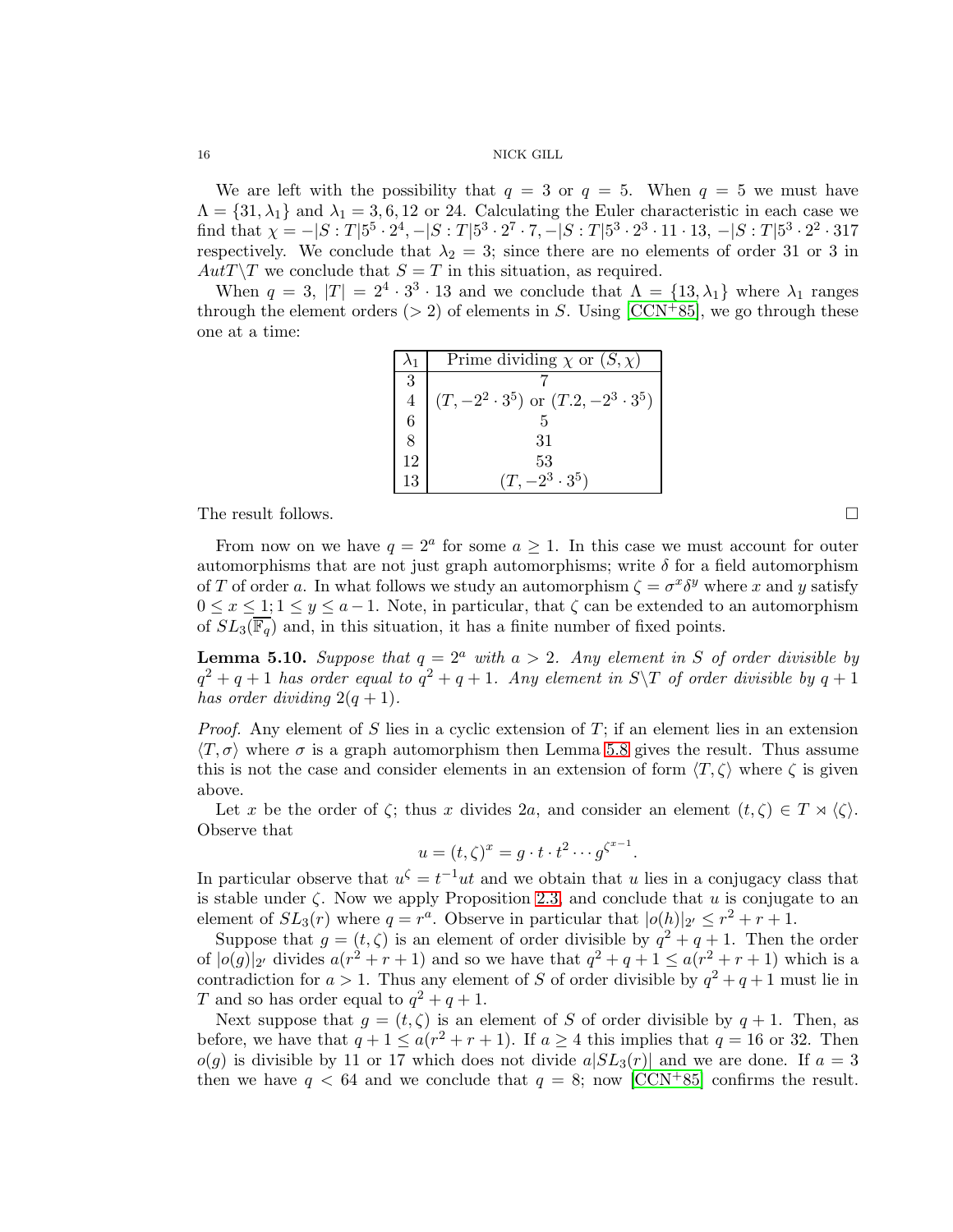Finally suppose that  $a = 2$ ; then we must have  $q + 1$  dividing  $|SL_3(\sqrt{q})$ . Now  $q + 1$  is coprime with both  $q-1$  and  $q+\sqrt{q}+1$ , and we have a contradiction.

**Lemma 5.11.** Suppose that  $T = PSL_3(q)$  and  $q = 2^a$  for some integer  $a \geq 2$ . Then one *of the following holds:*

- (a)  $S = PSL<sub>3</sub>(4).2, \Lambda = \{5, 14\}, \chi = -2<sup>10</sup> \cdot 3<sup>2</sup>;$
- (b)  $S = PSL<sub>3</sub>(4).2, \Lambda = \{10, 7\}, \chi = -2^7 \cdot 3^4;$
- (c)  $S = PSL_3(4).3, \Lambda = \{15, 21\}, \chi = -2^5 \cdot 3^6;$

*Proof.* The two primes dividing  $\chi$  must be 2 and  $q - 1$ , hence  $\Lambda$  must contain elements divisible by  $r_2$  and  $r_3$ . (Note that both of these exist.) Now Lemmas [5.8](#page-12-0) and [5.10](#page-15-0) imply that  $\Lambda = \{q^2 + q + 1, \lambda_2\}$  where  $\lambda_2 \in \{q + 1, 2(q + 1), q^2 - 1\}.$ 

We start by assuming  $q > 4$  and we calculate  $\chi$  for each of the three possibilities. First suppose  $\lambda_2 = q + 1$ :

$$
\chi = |S|(\frac{1}{m} + \frac{1}{n} - \frac{1}{2})
$$
  
=  $|S : T|q^3(q^2 - 1)(q^3 - 1)(\frac{1}{q+1} + \frac{1}{q^2+q+1} - \frac{1}{2})$   
=  $-\frac{1}{2}|S : T|q^3(q-1)^2(q^3 - 2q - 3)$ 

Setting  $f = q^3 - 2q - 3$ , observe that  $f \equiv -3 \not\equiv 0 \mod q$ ; similarly  $f \equiv -4 \not\equiv 0$ mod  $(q-1)$ . Thus we must have  $|f| < q(q-1)$  which implies that  $q \leq 4$ , a contradiction.

Next suppose that  $\lambda_2 = q^2 - 1$ :

$$
\chi = |S|(\frac{1}{m} + \frac{1}{n} - \frac{1}{2})
$$
  
=  $|S : T|q^3(q^2 - 1)(q^3 - 1)(\frac{1}{q^2 - 1} + \frac{1}{q^2 + q + 1} - \frac{1}{2})$   
=  $-\frac{1}{2}|S : T|q^3(q - 1)(q^4 + q^3 - 4q^2 - 3q - 1)$ 

Setting  $f = q^4 + q^3 - 4q^2 - 3q - 1$ , observe that  $f \equiv -1 \not\equiv 0 \mod q$ ; similarly  $f \equiv -6 \not\equiv 0$ mod  $(q-1)$ . Thus we must have  $|f| < q(q-1)$  which implies that  $q \leq 4$ , a contradiction.

Finally suppose that  $\lambda_2 = 2(q+1)$ :

$$
\chi = |S|(\frac{1}{m} + \frac{1}{n} - \frac{1}{2})
$$
  
=  $|S : T|q^3(q^2 - 1)(q^3 - 1)(\frac{1}{2(q+1)} + \frac{1}{q^2 + q + 1} - \frac{1}{2})$   
=  $-\frac{1}{2}|S : T|q^3(q-1)^2(q^3 + q^2 - q - 2)$ 

Setting  $f = q^3 + q^2 - q - 2$ , observe that  $f \equiv -2 \not\equiv 0 \mod q$ ; similarly  $f \equiv -1 \not\equiv 0$ mod  $(q-1)$ . Thus we must have  $|f| < q(q-1)$  which implies that  $q \leq 4$ , a contradiction.

We are left with the possibility that  $q = 4$ ; in this case we know that  $s = 3$  and we must have  $\Lambda = {\lambda_1, \lambda_2}$  with  $5|\lambda_1$  and  $7|\lambda_2$ . Consulting [\[CCN](#page-26-0)+85] we see that  $\lambda_1 \in \{5, 10, 15\}$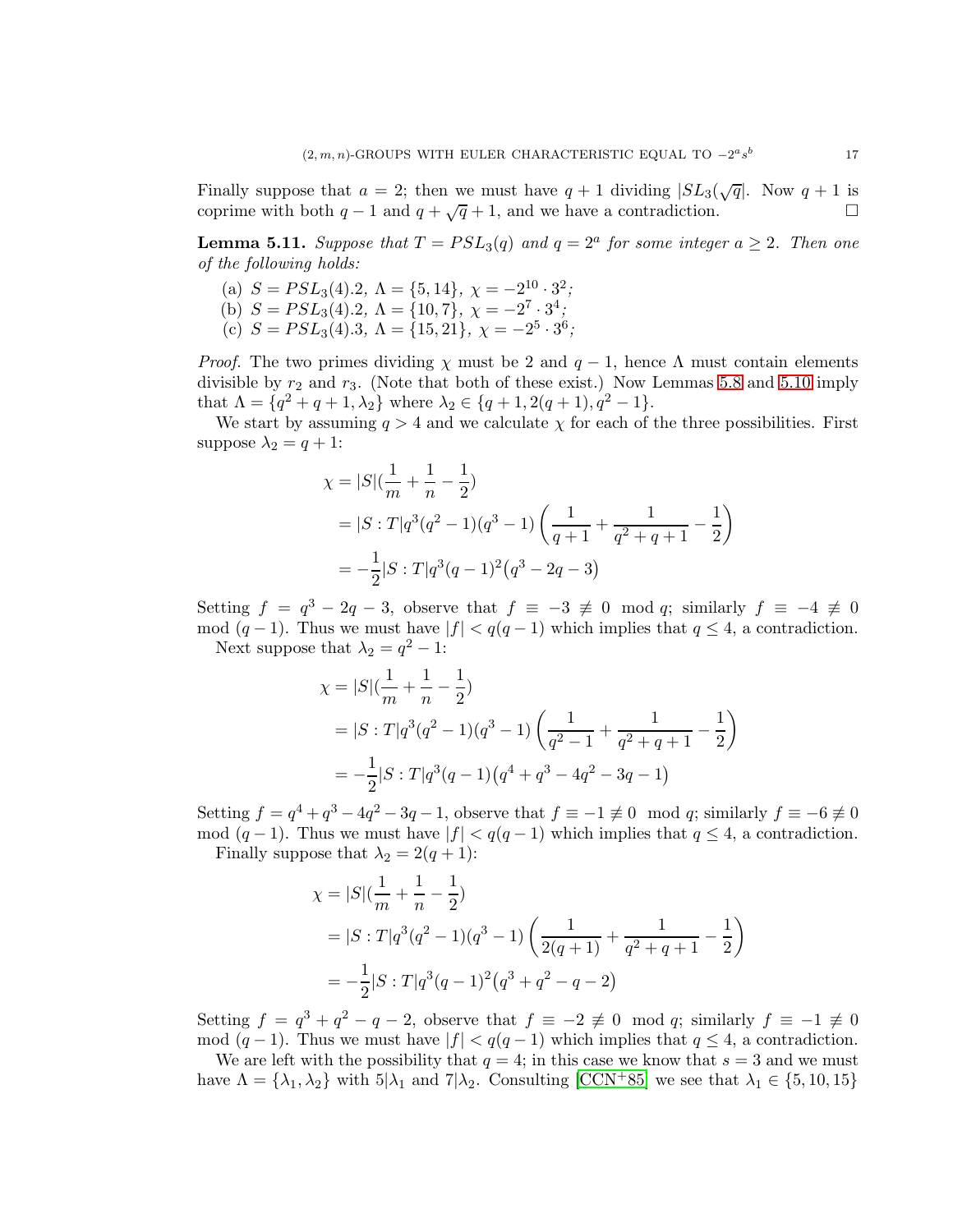and  $\lambda_2 \in \{7, 14, 21\}$ . Now we go through the nine possibilities; all cases but three may be excluded:

|                                                 | Prime dividing $\chi$ |      | Prime dividing $\chi$ | <b>A</b> | Prime dividing $\chi$ |
|-------------------------------------------------|-----------------------|------|-----------------------|----------|-----------------------|
| $\overline{ }$<br>$\mathcal{L}$ . $\mathcal{L}$ |                       | 5.14 |                       | 0.21     | ಀಀ                    |
| IV,                                             |                       |      | ∠J                    |          | $\Omega$              |
| 15.7                                            |                       | TЭ,  |                       | ιυ,      |                       |

Note that the outer automorphism group of  $PSL_3(4)$  has order 12. If  $\Lambda = \{5, 14\}$  or  $\{10, 7\}$  then  $(\lambda, 12) \leq 2$  for  $\lambda \in \Lambda$ . What is more in both  $PSL_3(4)$  does not contain elements of order 10 nor of order 14; thus, in both cases we must generate a degree 2 extension, T.2. If  $\Lambda = \{15, 21\}$  then  $(\lambda, 12) = 3$  for all  $\lambda \in \Lambda$ ; furthermore there are no elements of order 15 nor of order 21 in  $PSL_3(4)$ . Thus, since  $(ghT)^2 = 1$  we conclude that  $gT = (hT)^{-1} \in S/T$ ; thus g and h generate a degree 3 extension, T.3. The result follows.  $\Box$ 

5.4.  $T = PSU_3(q)$ . In this section we proceed very similarly to the previous, although we have the happy advantage that there are no graph automorphisms for T. Note that we assume throughout that  $q > 2$  (since  $PSU_3(2)$  is solvable). We start with an easy result:

**Lemma 5.12.** *There exists*  $a \in \mathbb{Z}^+$  *such that*  $q + 1 = r^a$  *for some prime r.* 

*Proof.* Observe first that the Sylow t-subgroups are non-cyclic for  $t = p$  and  $t|q+1$ . Thus, if t is a prime such that  $t|p(q+1)$ , then  $t|\chi$  and we conclude that  $q-1$  is a prime power.  $\Box$ 

Once again we use Theorem [2.2](#page-3-1) to limit the possibilities.

<span id="page-17-0"></span>Corollary 5.13. *One of the following holds:*

- (a) q *is an odd prime and*  $S = T$  *or*  $S = \langle T, \delta \rangle$  *for some field automorphism*  $\delta$  *of order* 2*;*
- (b)  $q = 2^a$  *for some positive integer*  $a \neq 1, 3$  *and*  $S \leq \langle T, \delta \rangle$  *for some field automorphism* δ*;*
- (c)  $q = 8$ .

*Proof.* Suppose first that q is odd. Since  $q = 2^a - 1$  we know that T admits no diagonal outer automorphisms. Now Theorem [2.2](#page-3-1) implies that q is prime; thus  $T$  has an outer automorphism group of size 2, and the result follows.

Now suppose that  $q = 2^a$  with  $a \neq 1, 3$ ; then  $q + 1$  is a prime power and Theorem [2.2](#page-3-1) implies that  $q + 1$  is a prime. In particular  $q + 1$  is not divisible by 3 and so T admits no diagonal automorphisms; the result follows.

Let us deal with the last situation first.

**Lemma 5.14.** *If*  $T = PSU_3(8)$  *then*  $S = T$ ,  $\Lambda = \{7, 19\}$  *and*  $\chi = -2^8 \cdot 3^8$ *.* 

*Proof.* Observe first that  $\pi(T) = \{2, 3, 7, 19\}$  and that  $\pi_{nc}(T) = \{2, 3\}$ . Thus  $\Lambda$  must contain elements divisible by 7 and 19. Consulting  $[CCN+85]$  for almost simple groups S with socle T we see that the possible element orders are  $7, 14, 21, 63, 19$  and  $57$ . Now we go through the eight possibilities; all cases but one may be excluded: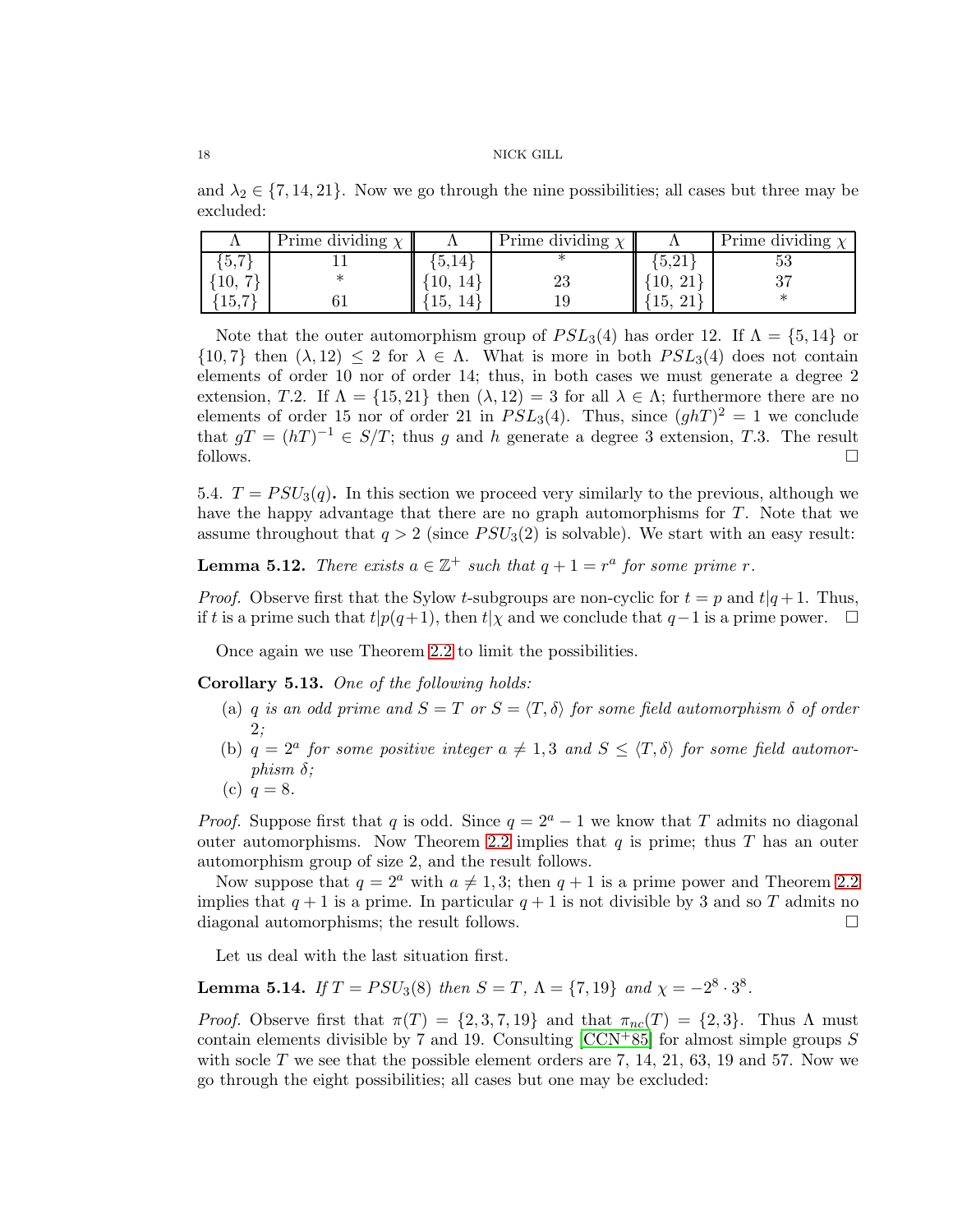|            | Prime dividing $\chi$ or $(S, \chi)$ |             | Prime dividing $\chi$ or $(S, \chi)$ |
|------------|--------------------------------------|-------------|--------------------------------------|
| $\{7,19\}$ | $-2^{8} \cdot 3^{8}$                 | $\{7, 57\}$ | 27                                   |
| ${14,19}$  |                                      | 14,57       | 139                                  |
| ${21,19}$  |                                      | 21,57       | 347                                  |
| ${63,19}$  | $1033\,$                             | 63,57       | 1117                                 |

The result follows.  $\Box$ 

We are interested in the order of elements in  $S\Y$ ; we will need to use the Lang-Steinberg theorem in much the same way as we have already seen it with  $T = {}^2B_2(q)$  and  $T = PSL<sub>3</sub>(q)$ .

<span id="page-18-0"></span>Lemma 5.15. *Suppose that we are in one of the first two situations of Cor. [5.13](#page-17-0) and that*  $q > 3$ *. Any element in* S *of order divisible by*  $q^2 - q + 1$  *has order equal to*  $q^2 - q + 1$ *. Any element in* S of order divisible by  $\frac{q-1}{(2,q-1)}$  has order dividing  $\frac{4}{(2,q-1)}(q^2-1)$ .

*Proof.* Suppose that  $x$  (resp.  $y$ ) is an element of order divisible by an odd prime dividing  $q-1$  (resp. by r<sub>3</sub>). Since  $T = SU_3(q) < SL_3(q^2)$  we know that every element of T is diagonalizable (in  $GL_3(q)$ ) over a field of order  $q^2, q^4$  or  $q^6$ ; furthermore, elements in  $T$  that are diagonalizable over  $\mathbb{F}_{q^2}$  have order dividing  $q+1$ , thus x and y are not diagonaliable over  $\mathbb{F}_{q^2}$ .

Proceeding now as per the proof of Lemma [5.8](#page-12-0) we conclude that both x and y have distinct eigenvalues and thus their centralizers are both maximal tori of  $T$ ; in particular  $C_T(x) \cong C_{q^2-1}$  and  $C_T(y) \cong C_{q^2-q+1}$ . We conclude, in particular, that any element in T of order divisible by  $q^2 - q + 1$  has order equal to  $q^2 - q + 1$ ; similarly any element in T of order divisible by  $\frac{q-1}{(2,q-1)}$  has order dividing  $q^2-1$ .

Suppose, next, that  $S = \langle T, \delta \rangle$  where  $\delta$  is a field automorphism of order  $x > 1$ . Let  $(t, \delta)$ be an element of  $S$ ; proceeding as per the proof of Lemma [5.10,](#page-15-0) and using Propostion [2.3](#page-3-2) we conclude that  $(t, \delta)^x$  lies in  $SL_3(q_1^2)$  where  $q_1^t = q$ . Thus  $(t, \delta)$  has order xv where v is the order of an element in  $SL_3(q_1^2)$ .

Suppose first that  $(t, \delta)$  has order divisible by  $q^2 - q + 1$ . If x is even then we conclude that  $q^2 - q + 1$  has order xv where v is the order of an element in  $SL_3(q)$ . But now observe that  $(q^2 - q + 1, |SL_3(q)|) = 1$  and we have a contradiction.

If x is odd then  $q_1^{2x} - q_1^x + 1 = xv$  where v is the order of an element in  $SL_3(q_1^2)$ . Since  $|v|_{p'} \leq q_1^4 + q_1^2 + 1$  we have

$$
q_1^{2x} - q_1^x + 1 \le x(q_1^4 + q_1^2 + 1)
$$

which is a contradiction unless  $q_1 = 2$  and  $x = 3$ . But in this case  $q = 8$  which is excluded.

Suppose next that  $(g, \delta)$  has order divisible by  $\frac{q-1}{(2q-1)}$ . If  $\delta$  has order at most 2 then the result follows immediately; in particular the result is true for  $q$  odd and we suppose that q is even. Then, as above, we have that  $q_1^x - 1$  divides xv where v is the order of an element in  $SL_3(q_1^2)$ . This implies immediately that  $q_1^x - 1 \le x(q_1^4 + q_1^2 + 1)$  which is a contradiction for  $x \geq 8$ .

For  $x = 6, 7$  we conclude that  $q_1 = 2$ . Since  $2^7 - 1$  is a prime we know that it does not divide the order of an element of  $SL_3(4)$  so we exclude  $x = 7$ . If  $x = 6$ ,  $q = 2^x + 1 = 65$ which is not a prime and so is excluded. If  $x = 5$  then  $q_1^5 - 1$  divides either  $5(q_1^4 - 1)$  or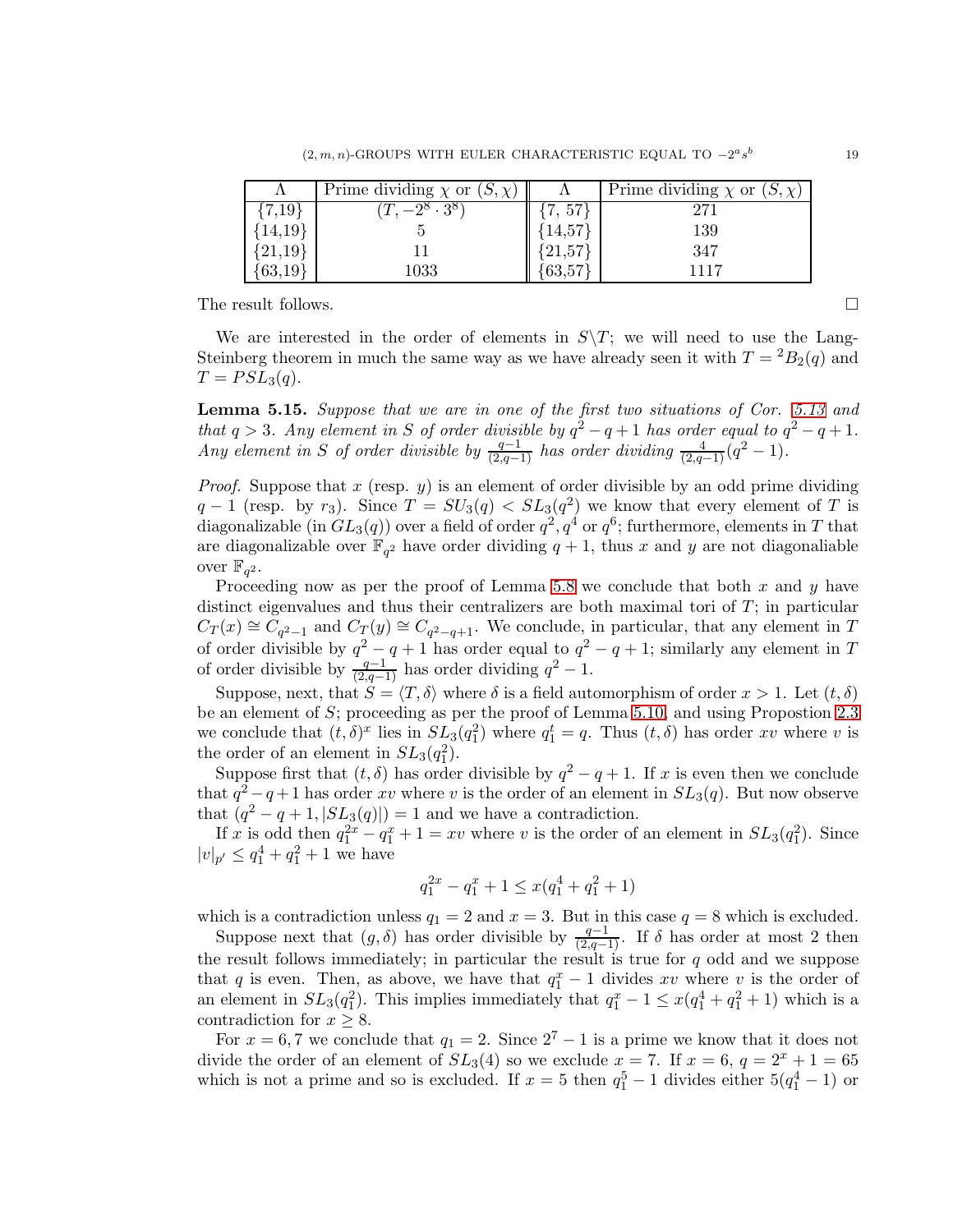$5(q_1^4+q_1^2+1)$  which is a contradiction. If  $x=4$  then  $q_1^4-1$  divides either  $4(q_1^4-1)$  or  $4(q_1^4+q_1^2+1)$ ; the latter is impossible, the former gives the result.

We are left with  $x = 3$ . In this case  $q_1^3 - 1$  divides either  $3(q_1^4 - 1)$  (impossible) or  $3(q_1^4+q_1^2+1)$ ; this in turn implies that  $q_1^3-1$  divides  $3(q_1^2+q_1+1)$  and we conclude that  $q_1 \leq 4$ . If  $q_1 = 2$  then  $q = 8$  which is excluded; if  $q_1 = 4$  then the order of  $(g, \delta)$  divides  $q_1^3 - 1$  as required.  $q_1^3 - 1$  as required.

**Lemma 5.16.** *If* q *is odd, then*  $PSU_3(3) = T \leq S \leq PSU_3(3).2$  *and one of the following holds:*

(a)  $S = T$ ,  $\Lambda = \{3, 7\}$ ,  $\chi = -2^4 \cdot 3^2$ ; (b)  $\Lambda = \{4, 7\}, \ \chi = -|S : T|2^3 \cdot 3^4,$ (c)  $\Lambda = \{6, 7\}, \chi = -|S:T|2^7 \cdot 3^2;$ (d)  $S = T$ ,  $\Lambda = \{7, 7\}$ ,  $\chi = -2^4 \cdot 3^4$ ;

*Proof.* Suppose first that  $q > 3$ . The two primes dividing  $\chi$  must be 2 and p hence, writing  $\Lambda = {\lambda_1, \lambda_2}$  we must have  $\left(\frac{q-1}{2}\right)(q^2 + 1 + 1)$  dividing  $\lambda_1 \lambda_2$ . Now Lemma [5.15](#page-18-0) implies that  $\Lambda = \{q^2 + q + 1, \lambda_2\}$  where  $\lambda_2 = \frac{2(q^2-1)}{x}$  for some  $x = 2^b | 4(q+1)$ . Now we calculate  $\chi$ :

$$
\chi = |S|(\frac{1}{m} + \frac{1}{n} - \frac{1}{2})
$$
  
=  $|S: T|q^3(q^2 - 1)(q^3 + 1)(\frac{x}{2(q^2 - 1)} + \frac{1}{q^2 - q + 1} - \frac{1}{2})$   
=  $-\frac{1}{2}|S: T|q^3(q + 1)(q^4 - q^3 - (x + 2)q^2 + (x + 1)q - (x - 1))$ 

Setting  $f = q^4 - q^3 - (x+2)q^2 + (x+1)q - (x-1)$ , observe that  $f \equiv -(x-1) \not\equiv 0 \mod q$ for  $x < q + 1$ ; similarly  $f \equiv -3x \not\equiv 0 \mod (q+1)$  for  $x < q + 1$ . Thus if  $x \leq \frac{q+1}{2}$  we must have  $|f| < q(q+1)$  which implies that  $q < 7$ , a contradiction.

If  $x = q + 1$  we have

$$
f = q4 - 2q3 - 2q2 + q = q(q + 1)(q2 - 3q + 1).
$$

Setting  $g = q^2 - 3q + 1$ , observe that  $(g, q) = 1$  and  $(g, q + 1) \le 5$ . Thus  $q^2 - 3q + 1 \le 5$ which is a contradiction.

If  $x = 2(q + 1)$  we have

$$
f = q4 - 3q3 - 2q2 + q - 1 = (q + 1)(q3 - 4q2 + 2q - 1).
$$

Setting  $g = q^3 - 4q^2 + 2q - 1$ , observe that  $g \equiv -1 \not\equiv 0 \mod q$ ; similarly  $g \equiv -8 \not\equiv 0$ mod  $(q-1)$  for  $q > 7$ . Thus, for  $q > 7$ , we must have  $|q| < q(q-1)$  which implies that  $q < 5$ , a contradiction. If  $q = 7$  then f is divisible by 5 which is a contradiction. If  $x = 4(q + 1)$  we have

$$
f = q4 - 5q3 - 2q2 + q - 3 = (q + 1)(q3 - 6q2 + 4q - 3).
$$

Setting  $g = q^3 - 6q^2 + 4q - 3$ , observe that  $g \equiv -3 \not\equiv 0 \mod q$  for  $q > 3$ ; similarly  $g \equiv -14 \not\equiv 0 \mod (q+1)$  for all  $q \neq 13$  (and we know that  $q \neq 13$  since  $q+1$  is a power of 2). Thus, for  $q > 3$ , we must have  $|g| < q(q+1)$  which implies that  $q < 7$ , a contradiction.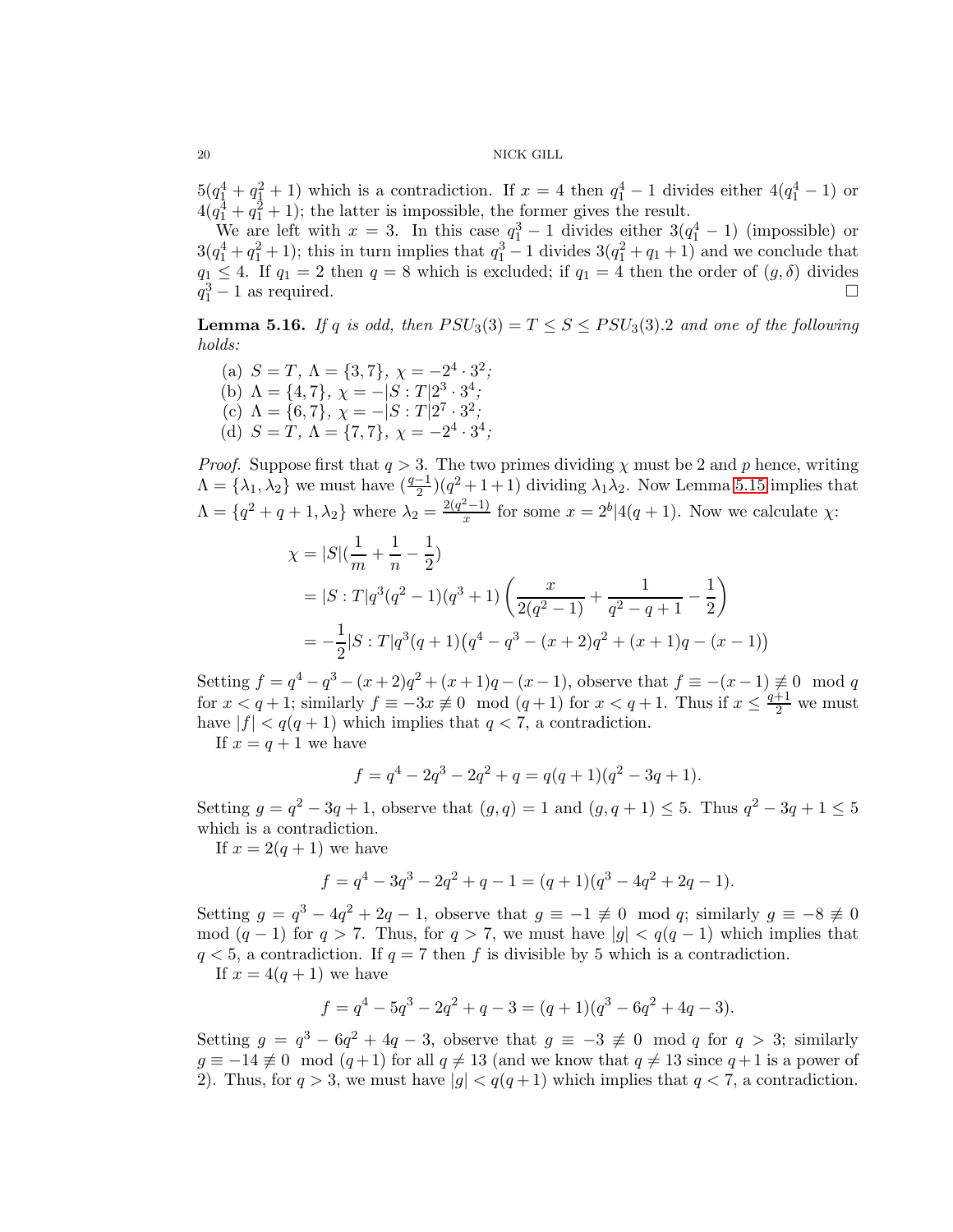We are left with the possibility that  $q = 3$ . Then  $|T| = 2^5 \cdot 3^3 \cdot 7$  and we conclude that  $\Lambda = \{7, \lambda_1\}$  where  $\lambda_1$  ranges through the element orders (> 2) of elements in S. Using [\[CCN](#page-26-0)+85], we go through these one at a time:

|                 | Prime dividing $\chi$ or $(S, \chi)$             |
|-----------------|--------------------------------------------------|
| 3               | $(T, -2^4 \cdot 3^2)$                            |
|                 | $(T, -2^3 \cdot 3^4)$ or $(T.2, -2^4 \cdot 3^4)$ |
| $6\overline{6}$ | $(T, -2^7 \cdot 3^2)$ or $(T.2, -2^8 \cdot 3^2)$ |
|                 | $(T, -2^4 \cdot 3^4)$                            |
|                 | 13                                               |
| 12              | 23                                               |

The result follows.

**Lemma 5.17.** *Suppose that*  $q = 2^a$  *with* a *a positive integer not equal to* 3*. Then* 

(a) 
$$
S = PSU_3(4).2
$$
,  $\Lambda = \{6, 13\}$ ,  $\chi = -2^8 \cdot 5^3$ ;

*Proof.* Assume first that  $q > 4$ ; hence, in particular,  $q \ge 16$ . The two primes dividing  $\chi$ must be 2 and  $q + 1$ , hence, writing  $\Lambda = {\lambda_1, \lambda_2}$ , we must have  $(\frac{q-1}{2})(q^2 + 1 + 1)$  dividing  $\lambda_1\lambda_2$ . Now Lemma [5.15](#page-18-0) implies that  $\Lambda = \{q^2 + q + 1, \lambda_2\}$  where  $\lambda_2 = \frac{2(q^2-1)}{x}$  for some  $x = 2^b | 4(q+1)$ . Now we calculate  $\chi$ :

$$
\chi = |S|(\frac{1}{m} + \frac{1}{n} - \frac{1}{2})
$$
  
=  $|S : T|q^3(q^2 - 1)(q^3 + 1)(\frac{x}{4(q^2 - 1)} + \frac{1}{q^2 - q + 1} - \frac{1}{2})$   
=  $-\frac{1}{4}|S : T|q^3(q + 1)(2q^4 - 2q^3 - (x + 4)q^2 + (x + 2)q - (x - 2))$ 

Setting  $f = 2q^4 - 2q^3 - (x+4)q^2 + (x+2)q - (x-2)$ , observe that  $f \equiv -(x-2) \neq 0$ mod q for  $x \le q+1$ ; similarly  $f \equiv -3x \not\equiv 0 \mod (q+1)$  for  $x < q+1$ . Thus if  $x < q+1$ we must have  $|f| < q(q+1)$  which implies that  $q < 16$ , a contradiction.

Now suppose that  $x \ge q+1$ ; this implies that  $\lambda_2 \in \{q-1, 2(q-1), 4(q-1)\}\)$  and we go through these in turn.

If  $\lambda_2 = q - 1$  then we have

$$
\chi = |S|(\frac{1}{m} + \frac{1}{n} - \frac{1}{2})
$$
  
=  $|S : T|q^3(q^2 - 1)(q^3 + 1)(\frac{1}{q - 1} + \frac{1}{q^2 - q + 1} - \frac{1}{2})$   
=  $-\frac{1}{2}|S : T|q^3(q + 1)(q^3 - 4q^2 + 2q - 1)$ 

Now, since  $(q^3 - 4q^2 - 2q + 1, q + 1) = 1$  we have a contradiction.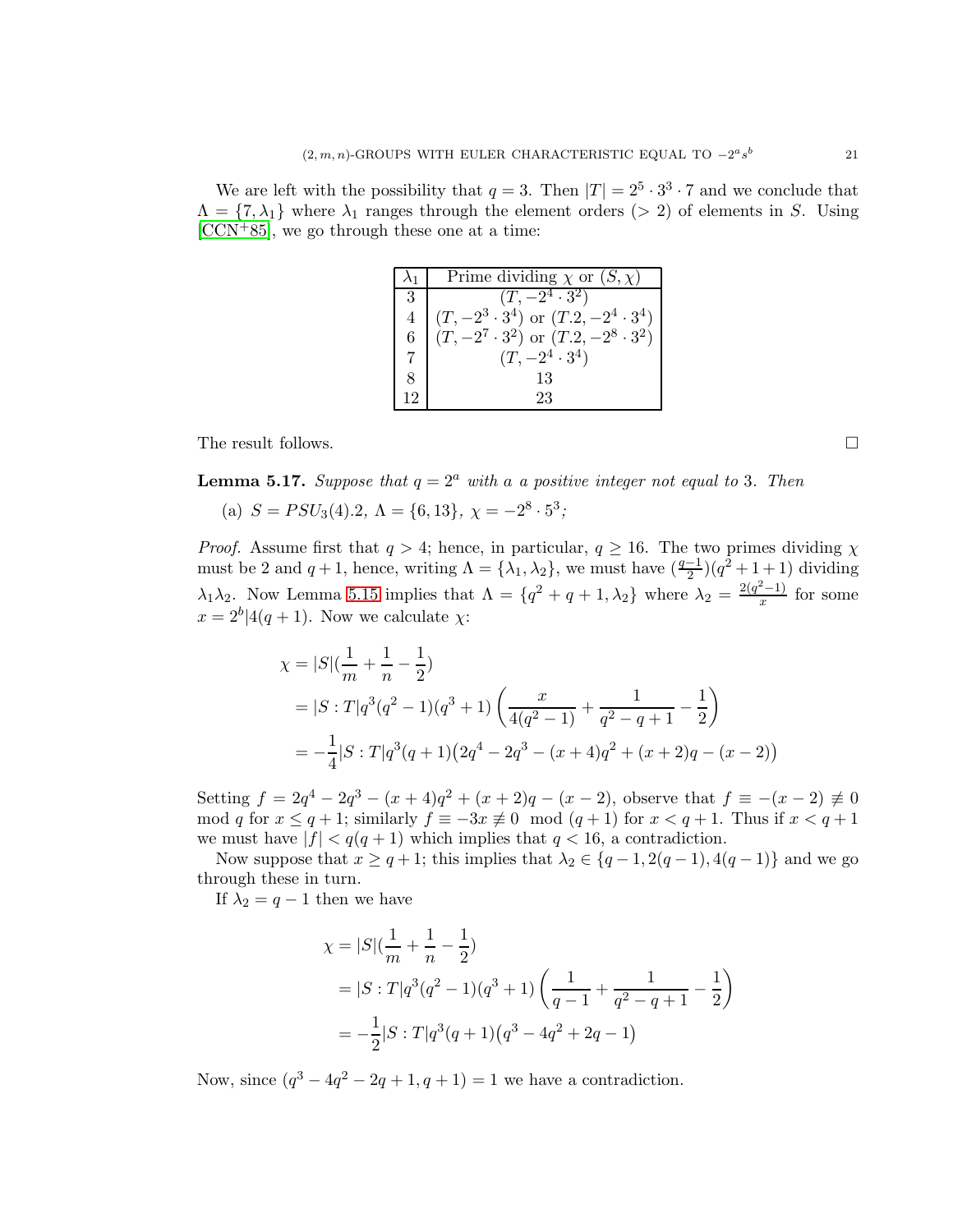If  $\lambda_2 = 2(q-1)$  then we have

$$
\chi = |S|(\frac{1}{m} + \frac{1}{n} - \frac{1}{2})
$$
  
=  $|S : T|q^3(q^2 - 1)(q^3 + 1)(\frac{1}{2(q - 1)} + \frac{1}{q^2 - q + 1} - \frac{1}{2})$   
=  $-\frac{1}{2}|S : T|q^4(q + 1)(q^2 - 3q + 1)$ 

Now, since  $(q + 1, q^2 - 3q + 1) \le 5 < q^2 - 3q + 1$  we have a contradiction. If  $\lambda_2 = 4(q-1)$  then we have

$$
\chi = |S|(\frac{1}{m} + \frac{1}{n} - \frac{1}{2})
$$
  
=  $|S : T|q^3(q^2 - 1)(q^3 + 1)(\frac{1}{2(q - 1)} + \frac{1}{q^2 - q + 1} - \frac{1}{2})$   
=  $-\frac{1}{4}|S : T|q^3(q + 1)(2q^3 - 5q^2 + q + 1)$ 

Now, since  $(q+1, 2q^3-5q^2+q+1)$  divides 7 we have a contradiction.

We are left with the possibility that  $q = 4$ . Thus, writing  $\Lambda = {\lambda_1, \lambda_2}$  we assume that  $\lambda_1$  is divisible by 3 and  $\lambda_2$  is divisible by 13. Consulting [\[CCN](#page-26-0)+85] we obtain that  $\lambda_2 = 13$ and  $\lambda_1 \in \{3, 6, 12, 15\}$ ; we go through these one at a time:

|    | Prime dividing $\chi$ or $(S, \chi)$ |
|----|--------------------------------------|
| 3  |                                      |
| 6  | $(T.2, -2^8 \cdot 5^3)$              |
| 12 | 53                                   |
| 15 | 139                                  |

The result follows.

5.5.  $T = G_2(3)$ . Recall that  $s = 3$ . Thus, writing  $\Lambda = {\lambda_1, \lambda_2}$  we assume that  $\lambda_1$ divisible by 7 and  $\lambda_2$  is divisible by 13. We consult [\[CCN](#page-26-0)+85] and find that there are two possibilities:

Suppose that  $S = T = G_2(3)$ ; then  $\Lambda = \{7, 13\}$ . In this case  $17|\chi$  and we exclude this case. Alternatively we have  $S = G_2(3) \cdot 2$  and  $= \{13, 14\}$ . In this case  $\chi = -2^{12} \cdot 3^6$ , a valid possibility.

5.6.  $T = Sp_6(2)$ . Recall that  $s = 3$ . Thus, writing  $\Lambda = {\lambda_1, \lambda_2}$  we assume that  $\lambda_1$  is divisible by 5 and  $\lambda_2$  is divisible by 7. The outer automorphism group is trivial here so  $S = T$ . There are three possibilities:  $\Lambda = \{5, 7\}$  in which case  $11|\chi$  and we exclude this case;  $\Lambda = \{15, 7\}$  in which case  $61|\chi$  and we exclude this case;  $\Lambda = \{7, 10\}$  in which case  $\chi = -2^9 \cdot 3^6$ , a valid possibility.

5.7.  $T = SU_5(2)$ . Recall that  $s = 3$ . Thus, writing  $\Lambda = {\lambda_1, \lambda_2}$  we assume that  $\lambda_1$  is divisible by 5 and  $\lambda_2$  is divisible by 11. There are three possibilities, all of which are invalid:  $\Lambda = \{5, 11\}$  in which case  $23|\chi; \Lambda = \{10, 11\}$  in which case  $17|\chi; \Lambda = \{15, 11\}$  in which case  $113|\chi$ .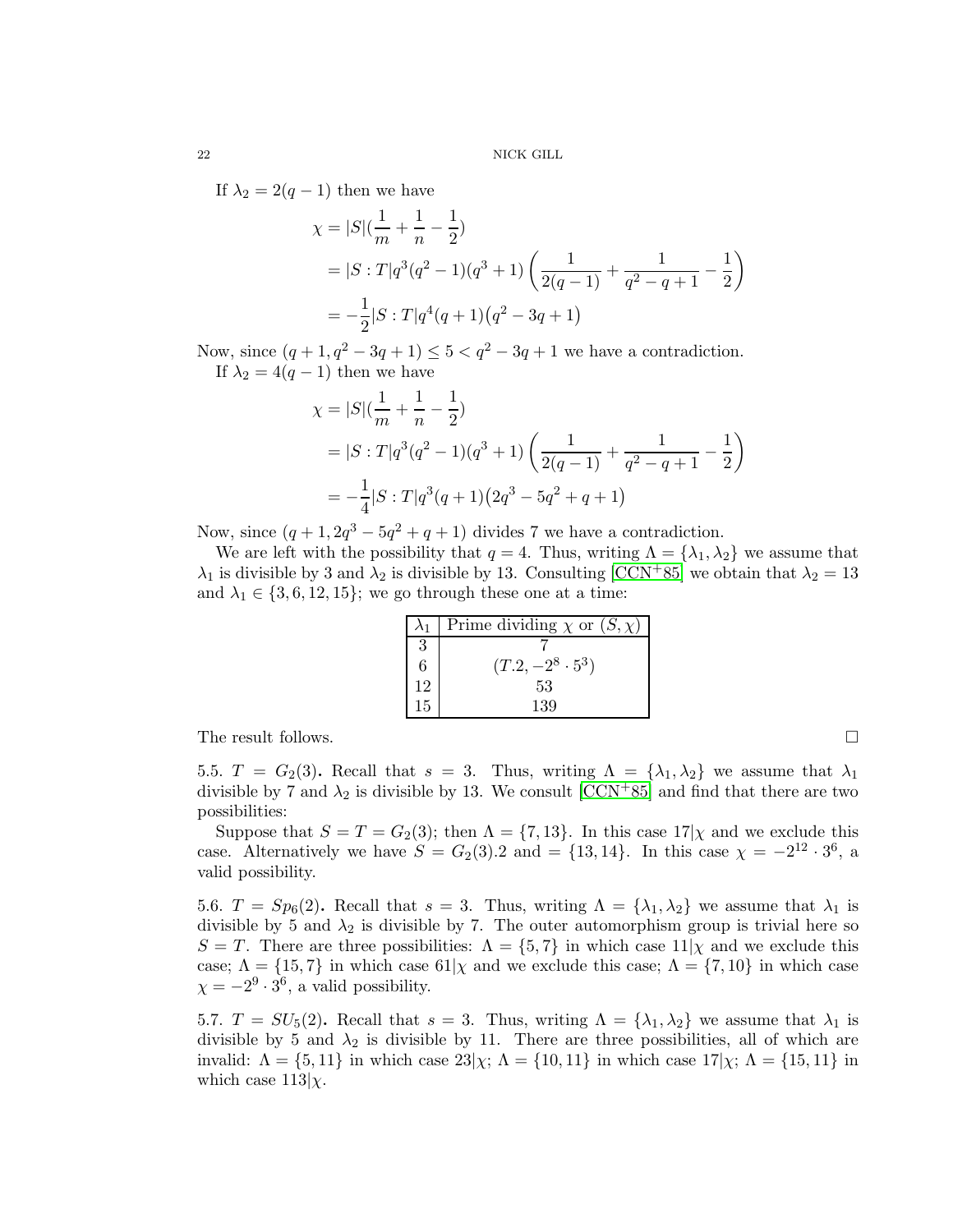5.8.  $T = PSL_4(3)$ . Recall that  $s = 3$ . Thus, writing  $\Lambda = {\lambda_1, \lambda_2}$  we assume that  $\lambda_1$  is divisible by 5 and  $\lambda_2$  is divisible by 13. Consulting [\[CCN](#page-26-0)+85] we see that  $\lambda_1 \in$  $\{5, 10, 20, 40\}$  and  $\lambda_2 \in \{13, 26\}$ . In all cases we find that a prime other than 2 or 3 divides  $\chi$ :

|            | Prime dividing $\chi$ |                                                | Prime dividing $\chi$ |
|------------|-----------------------|------------------------------------------------|-----------------------|
| ${5,13}$   | 29                    | ${5,26}$                                       |                       |
| ${10, 13}$ |                       |                                                |                       |
| ${20,13}$  | 97                    | $\begin{array}{c} 10, 26 \ 20, 26 \end{array}$ | 107                   |
|            | 23                    |                                                | 227                   |

5.9.  $T = PSU_4(3)$ . Recall that  $s = 3$ . Thus, writing  $\Lambda = {\lambda_1, \lambda_2}$  we assume that  $\lambda_1$  is divisible by 5 and  $\lambda_2$  is divisible by 7. Consulting [\[CCN](#page-26-0)+85] we see that  $\lambda_1 \in \{5, 10, 20\}$ and  $\lambda_2 \in \{7, 14, 28\}$ . In all cases but two we find that a prime other than 2 or 3 divides  $\chi$ :

|      | Prime dividing $\chi$ |           | Prime dividing $\chi$ |           | Prime dividing |
|------|-----------------------|-----------|-----------------------|-----------|----------------|
| 3.1  |                       | 5,14      |                       | 5,28      | െ              |
| ΙU,  |                       | 14        | 23                    | 28        |                |
| 20,7 |                       | 20,<br>14 | ບບ                    | 28<br>20, |                |

Since  $T$  does not contain an element of order 10 nor an element of order 14, we conclude that  $S = T.2$  in both cases. When  $\Lambda = \{7, 10\}$  we have  $\chi = -2^8 \cdot 3^8$ ; when  $\lambda = \{5, 14\}$  we have  $\chi = -2^{11} \cdot 3^6$ .

5.10.  $T = SL_4(2)$ . Recall that  $s = 3$ . Thus, writing  $\Lambda = {\lambda_1, \lambda_2}$  we assume that  $\lambda_1$  is divisible by 5 and  $\lambda_2$  is divisible by 7. There are three possibilities:  $\Lambda = \{5, 7\}$  in which case  $11|\chi$  and we exclude this case;  $\Lambda = \{15, 7\}$  in which case  $61|\chi$  and we exclude this case;  $\Lambda = \{7, 10\}$  in which case  $\chi = -2^7 \cdot 3^4$ ; since t does not contain an element of order 10 we conclude that  $S = T.2$  in this case.

5.11.  $T = SU_4(2)$ . Once again  $s = 3$ . Since  $|T| = 2^6 \cdot 3^4 \cdot 5$  and writing  $\Lambda = {\lambda_1, \lambda_2}$ , we assume that  $\lambda_1$  is divisible by 5, while  $\lambda_2$  may be any order greater than 2. Consulting [\[CCN](#page-26-0)<sup>+</sup>85] for T and T.2 we conclude that  $m \in \{5, 10\}$ ,  $n \in \{3, 4, 5, 6, 8, 9, 10, 12\}$ . If  $m = 5$  we exclude  $n = 3$  since it is well known that

$$
\langle x, y | x^3 = y^5 = (xy)^2 = 1 \rangle \cong A_5.
$$

In the table below we list all possible combinations for m and n; if  $\chi$  is divisible by a prime greater than 3 we list it, otherwise we list the value of  $\chi$  as well as the isomorphism class of S (either T or T.2 or, in two cases, both):

|            | Prime dividing $\chi$ or $(S, \chi)$         |              | Prime dividing $\chi$ or $(S, \chi)$ |
|------------|----------------------------------------------|--------------|--------------------------------------|
| ${5,3}$    | Excluded                                     | $\{10, 3\}$  | $(T.2, -2^7 \cdot 3^3)$              |
| ${5,4}$    | $(T, -2^4 \cdot 3^4), (T.2, -2^5 \cdot 3^4)$ | ${10,4}$     | $(T.2, -2^5 \cdot 3^5)$              |
| ${5,5}$    | $(T, -2^5 \cdot 3^4)$                        | ${10,5}$     | $(T.2, -2^7 \cdot 3^4)$              |
| ${5,6}$    | $(T, -2^7 \cdot 3^3), (T.2, -2^8 \cdot 3^3)$ | ${10,4}$     |                                      |
| ${5,8}$    |                                              | ${10,8}$     |                                      |
| ${5,9}$    |                                              | ${10,9}$     | 13                                   |
| $\{5,10\}$ | Already covered                              | $\{10, 10\}$ | $(T.2, -2^6 \cdot 3^5)$              |
| ${5,12}$   | 13                                           | ${10,12}$    | 19                                   |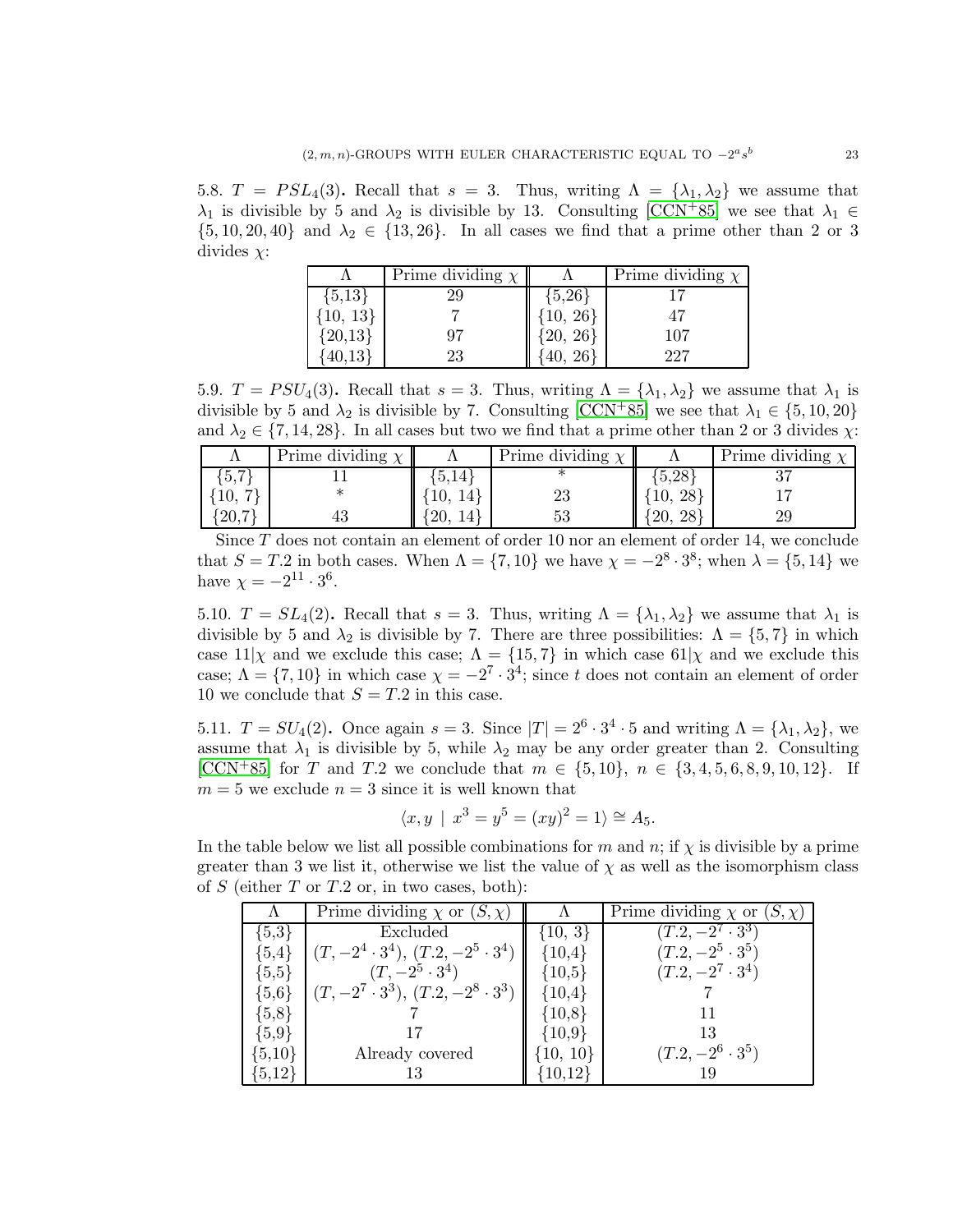5.12. Alternating groups. We must consider  $S = A_7, S_7, A_9, S_9$ ; in all cases  $s = 3$  thus, writing  $\Lambda = {\lambda_1, \lambda_2}$  we assume that  $\lambda_1$  is divisible by 5 and  $\lambda_2$  is divisible by 7. Consulting [\[CCN](#page-26-0)+85] we see that  $\lambda_1 \in \{5, 10, 15, 20\}$  and  $\lambda_2 \in \{7, 14\}$ . In all but two cases we see that a prime greater than 3 divides  $\chi$ :

|         | Prime dividing $\chi$ |                    | Prime dividing $\chi$ |
|---------|-----------------------|--------------------|-----------------------|
| ${5,7}$ |                       | $\{5, 14\}$        |                       |
|         | $^\ast$               |                    | 23                    |
| (15,7)  | 61                    | $\frac{10}{15,14}$ | 19                    |
|         | 43                    |                    | 53                    |

Thus we must check  $\Lambda = \{10, 7\}$  and  $\{5, 14\}$  for the four different groups. When  $S = A_7$ neither of these are possible. When  $S = S_7$  only  $\Lambda = \{10, 7\}$  is possible and we obtain  $\chi = -2^4 \cdot 3^4$ . When  $S = A_9$  only  $\Lambda = \{10, 7\}$  is possible and we obtain  $\chi = -2^6 \cdot 3^6$ . Finally when  $S = S_9$  both cases are possible and we obtain  $\chi = -2^9 \cdot 3^4$  when  $\Lambda = \{5, 14\}$ and  $\chi = -2^7 \cdot 3^6$ ) when  $\Lambda = \{10, 7\}$ .

<span id="page-23-1"></span>5.13. Sporadic groups. We must consider  $S = M_{11}, M_{12}, M_{12}.$  Since  $s = 3$  the elements of  $\Lambda$  must be divisible by 5 and 11. Examining [\[CCN](#page-26-0)+85] we see that there are only two possibilities in total:  $\Lambda = \{5, 11\}$  (in which case 23 divides  $\chi$ ) or  $\Lambda = \{10, 11\}$ (in which case 17 divides  $\chi$ ).

<span id="page-23-0"></span>5.14. Existence. The work of Sections [5.1](#page-7-1) to [5.13](#page-23-1) has yielded a number of putative  $(2, m, n)$ -groups for which we must now establish existence or otherwise. When  $T =$  $PSL_2(q)$  for some  $q \geq 4$  we have the following possibilities for S provided  $S \neq PSL_2(q)$ or  $PGL<sub>2</sub>(q)$ :

| $S_{-}$                         | $\{m,n\}$   | $\boldsymbol{X}$ |
|---------------------------------|-------------|------------------|
| $PSL_2(9).2$                    | $\{4, 5\}$  | $-2^2 \cdot 3^2$ |
| $PSL_2(9).2$                    | $\{5,6\}$   | $-2^5 \cdot 3$   |
| $PSL_2(9)$ . $(C_2 \times C_2)$ | $\{4, 10\}$ | $-2^3\cdot 3^3$  |
| $SL_2(16).2$                    | $\{6, 5\}$  | $-2^6\cdot 17$   |
| $SL_2(16).2,$                   | $\{10,3\}$  | $-2^5 \cdot 17$  |
| $PSL_2(25).2$                   | $\{6, 13\}$ | $-2^5\cdot 5^3$  |

In all cases bar the first the requirement that  $S$  be generated by a pair of elements of order  $m$  and  $n$  uniquely prescribes the group up to isomorphism.

Let us consider the exceptional first case. Then  $S = PSL<sub>2</sub>(9).2, \{m, n\} = \{4, 5\}$  and there are two isomorphism classes for S that we must consider, namely  $S = M_{10}$  and  $S = S_6$ . Suppose that  $S = M_{10}$  and let  $S = \langle g, h \rangle$  where  $o(g) = 4$  and  $o(h) = 5$ . Then  $g \notin PSL_2(9)$  and  $h \in PSL_2(9)$ . Thus  $gh \notin PSL_2(9)$ . But  $M_{10}$  is a non-split extension and so  $o(gh) \neq 2$  which is a contradiction.

On the other hand suppose that  $S = S_6$ ; then [\[Con90\]](#page-26-3) implies that S is not a  $(2, 4, 5)$ group and this case is also excluded. On the other hand  $[Con90]$  implies that S is a  $(2, 5, 6)$ -group which confirms the existence of the group in the second line of the table.

For the next three lines we use a combination of [\[GAP08\]](#page-27-10) and [\[BCP97\]](#page-26-4); these rule out both possibilities when  $S = SL_2(16)$ . On the other hand they confirm that  $PSL_2(9)$ .  $(C_2 \times C_1^2)$  $C_2$ ) is a  $(2, 4, 10)$ -group.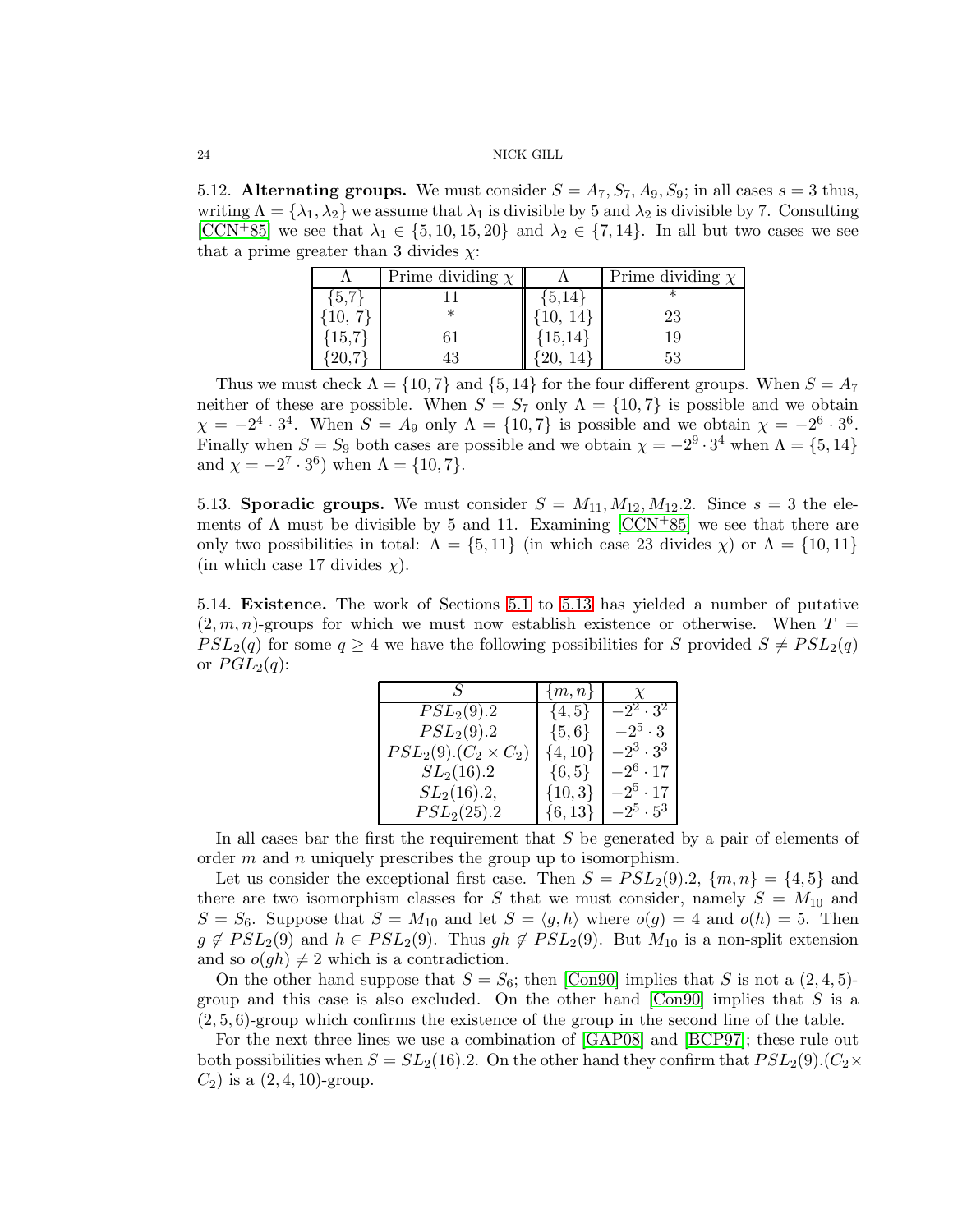We are left with the case when  $S = PSL<sub>2</sub>(25)$ . Note first that the list of maximal subgroups of  $PSL_2(25)$  given in  $[CCN+85]$  implies that any pair of elements of order 3 and 13 in  $PSL<sub>2</sub>(25)$  must generate  $PSL<sub>2</sub>(15)$ . Thus it is enough to show that there are elements  $g, h \in S \backslash PSL_2(25)$  such that  $o(g) = 2, o(h) = 6$  and  $gh \in PSL_3(4)$  is of order 13; a simple application of Proposition [2.5](#page-4-5) confirms that such elements exist. We have justified the entries in Table [1.](#page-1-0)

Now we turn to the situation where  $T \neq PSL_2(q)$  for any  $q \geq 4$ . Table [2](#page-1-1) lists twentyseven pairs  $(S, \{m, n\})$  such that S is a  $(2, m, n)$ -group. (The total of twenty-seven takes into account two key facts: when only  $T$  is specified, there are two groups to consider for S; when  $(S, \{m, n\}) = (PSU_4(3), 2, \{10, 7\})$ , we must consider three isomorphism classes for  $S$ .)

Our work in Sections [5.1](#page-7-1) to [5.13](#page-23-1) implies that there are a number of other possible pairs to consider. We list them as follows:

| Group           | $\{m,n\}$   | $\chi$                     |
|-----------------|-------------|----------------------------|
| $S = SU_3(3)$   | $\{3, 7\}$  | $-2^4 \cdot 3^2$           |
| $S = SU_3(3)$   | $\{4, 7\}$  | $2^3 \cdot 3^4$            |
| $T = SU4(2)$    | $\{5,4\}$   | $- S:T \cdot 2^4\cdot 3^4$ |
| $S = SU_4(2)$   | $\{5, 5\}$  | $-2^5 \cdot 3^4$           |
| $S = SU_4(2).2$ | $\{10,3\}$  | $-2^7 \cdot 3^3$           |
| $S = S_9$       | $\{10, 7\}$ | $-2^7 \cdot 3^6$           |
| $S = S_9$       | $\{5,14\}$  | $-2^{10} \cdot 3^4$        |

We follow the conventions of Table [2;](#page-1-1) in particular when we specify only  $T$  we must consider two groups  $S = T$  and  $S = T.2$ . Our first job is to rule out the eight possibilities listed in this table. The first possibility is excluded by [\[Con87\]](#page-26-5) in which it is shown that  $SU<sub>3</sub>(3)$  is not a Hurwitz group.

Now consider the second possibility when  $S = SU_3(3)$  and  $\{m, n\} = \{4, 7\}$ . We consult  $[CCN+85]$  $[CCN+85]$  to find that  $SU<sub>3</sub>(3)$  has a unique conjugacy class of involutions and three conjugacy classes of elements of order 4 which we label, as per [\[CCN](#page-26-0)+85], 4A, 4B and 4C. Let g be an involution and h an element of order 4; Proposition [2.5](#page-4-5) implies that if h is in conjugacy class 4B or 4C then  $gh$  is never of order 7, so suppose that h is in conjugacy class 4A. Then Proposition [2.5](#page-4-5) implies that, for any  $z \in S$  of order 7 there are seven pairs  $(x, y) \in g^S \times h^S$  such that  $xy = z$ . Now an application of Proposition [2.5](#page-4-5) to  $H = PSL_2(7)$ implies that, for any  $z \in S$  of order 7 there are seven pairs  $(x, y) \in H$  such that  $o(x) = 2$ ,  $o(y) = 4$  and  $xy = z$ . Furthermore [\[CCN](#page-26-0)+85] implies that S has a subgroup isomorphic to  $PSL_2(7)$ . Since a Sylow 7-subgroup of H is cyclic of order 7, every element of order 7 in S lies in a subgroup of S isomorphic to H and we conclude that any pair  $(x, y) \in S$ such that  $o(x) = 2$ ,  $o(y) = 4$  and  $o(xy) = 7$  must lie in a subgroup isomorphic to  $PSL<sub>2</sub>(7)$ and so cannot generate S.

The four almost simple groups S with socle  $T \cong SU_4(2)$  can all be ruled out using [\[GAP08\]](#page-27-10) or [\[BCP97\]](#page-26-4). The same is true of the final two cases involving  $S_9$ , although we give an alternative proof using the following result [\[CM88\]](#page-26-6).

**Proposition 5.18.** Suppose that  $G \leq S_n$  and G is generated by elements  $g_1, g_2, ..., g_s$ *where*  $g_1 \cdots g_s = 1$ *. Suppose that, for*  $i = 1, \ldots, s$ *, the generator*  $g_i$  *has exactly*  $c_i$  *cycles*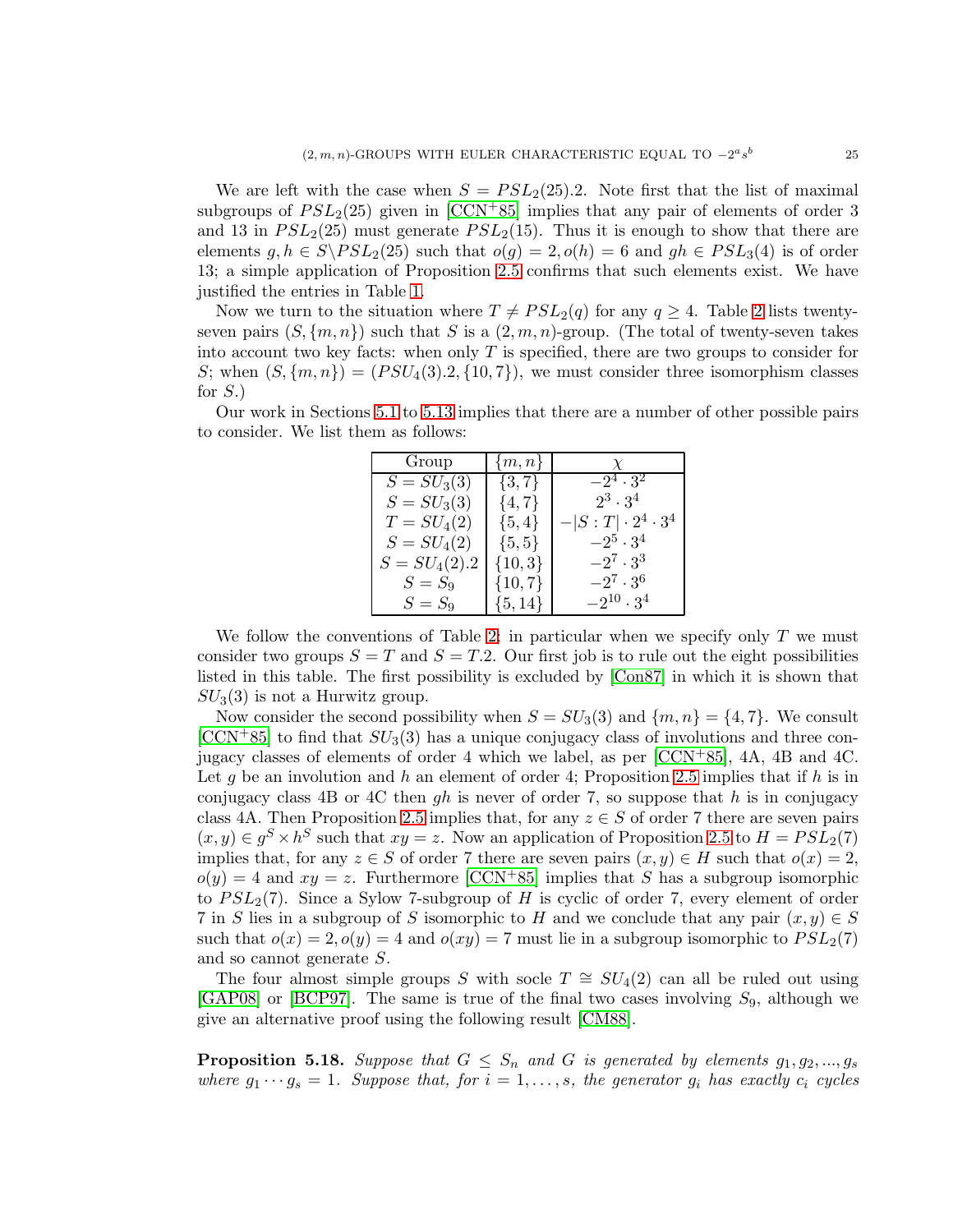*on*  $\Omega = \{1, \ldots, n\}$  *and that* G *is transitive on*  $\Omega$ *, then* 

$$
\sum_{i=1}^{s} c_i + 2 \le n(s - 2).
$$

We apply this to  $G = S_9$  with  $s = 3$ ; observe that if  $z \in G$  is an involution, then z has at least 5 cycles. If  $g$  is of order 10 then it has at least 3 cycles and if  $h$  has order 7 then it has at least 3 cycles; since  $5+3+3>9$  we conclude that G is not a  $(2,7,10)$ -group. Similarly if g is of order 5 then it has at least 5-cycles; since  $5 + 5 > 9$  we conclude that G is not a  $(2, 5, k)$ -group for any k.

All that remains is to show that the twenty-seven pairs listed in Table [2](#page-1-1) correspond to a  $(2, m, n)$ -group. In nearly all cases we can confirm this easily using [\[GAP08\]](#page-27-10) or [\[BCP97\]](#page-26-4); we mention three cases that are slightly tricky and which we prefer to do "by hand".

Consider first the two cases

$$
(S, \{m, n\}) = (PSL_3(4).2_2, \{5, 14\})
$$
 and  $(S, \{m, n\}) = (PSL_3(4).2_3, \{7, 10\}).$ 

(We use [\[CCN](#page-26-0)+85] notation to single out the particular degree 2 extension to be studied in each case.) Note first that the list of maximal subgroups of  $PSL<sub>3</sub>(4)$  given in  $[CCN+85]$ implies that any pair of elements of order 5 and 7 in  $PSL<sub>3</sub>(4)$  must generate  $PSL<sub>3</sub>(4)$ . Thus in the first instance it is enough to show that there are elements  $g, h \in S \backslash PSL_3(4)$ such that  $o(g) = 2, o(h) = 14$  and  $gh \in PSL<sub>3</sub>(4)$  is of order 5; a simple application of Proposition [2.5](#page-4-5) confirms that such elements exist. Similarly in the second instance it is enough to show that there are elements  $g, h \in S\backslash PSL_3(4)$  such that  $o(g) = 2, o(h) = 10$ and  $gh \in PSL<sub>3</sub>(4)$  is of order 7; again Proposition [2.5](#page-4-5) confirms that such elements exist.

Finally suppose that  $(S, \{m, n\}) = (G_2(3), 2, \{13, 14\})$ . Let z be an element of order 13 in  $G_2(3)$ . Proposition [2.5](#page-4-5) implies that the number of pairs of elements  $g, h \in S$  such that  $o(q) = 2$  and  $o(h) = 14$  is 286.

Now [\[CCN](#page-26-0)+85] implies that the only maximal subgroup of  $G_2(3)$ . 2 that contains elements of order 13 and of order 14 is  $PSL_2(13): 2 = PGL_2(13)$ . Let M be a maximal subgroup isomorphic to  $PGL<sub>2</sub>(13)$  that contains z. The number of pairs of elements  $g, h \in M$  such that  $o(g) = 2$  and  $o(h) = 14$  is 13.

Let P be a Sylow 13-subgroup of S lying in M. Then  $N_S(P) < M$  and we conclude that every Sylow 13-subgroup lies in a unique maximal subgroup isomorphic to  $PGL<sub>2</sub>(13)$ . Thus there are 286 − 13 = 273 pairs of elements  $g, h \in S$  such that  $o(g) = 2$ ,  $o(h) = 14$ ,  $gh = z$  and  $\langle g, h \rangle \nleq M$ . Thus  $\langle g, h \rangle$  does not lie in any maximal subgroup and we conclude that  $\langle g, h \rangle = S$  as required.

# 6. Closing remarks

<span id="page-25-0"></span>There are a number of obvious avenues for future research; we briefly run through some of them.

6.1. Improving Theorem [1.1.](#page-0-0) The obvious weakness with Theorem [1.1](#page-0-0) is that those  $(2, m, n)$ -groups  $(S, g, h)$  for which  $S = PSL<sub>2</sub>(q)$  or  $S = PGL<sub>2</sub>(q)$ , for some q, are not classified. Indeed we have not even been able to establish whether or not there are an infinite number of such  $(2, m, n)$ -groups with  $\chi = -2^a s^b$ .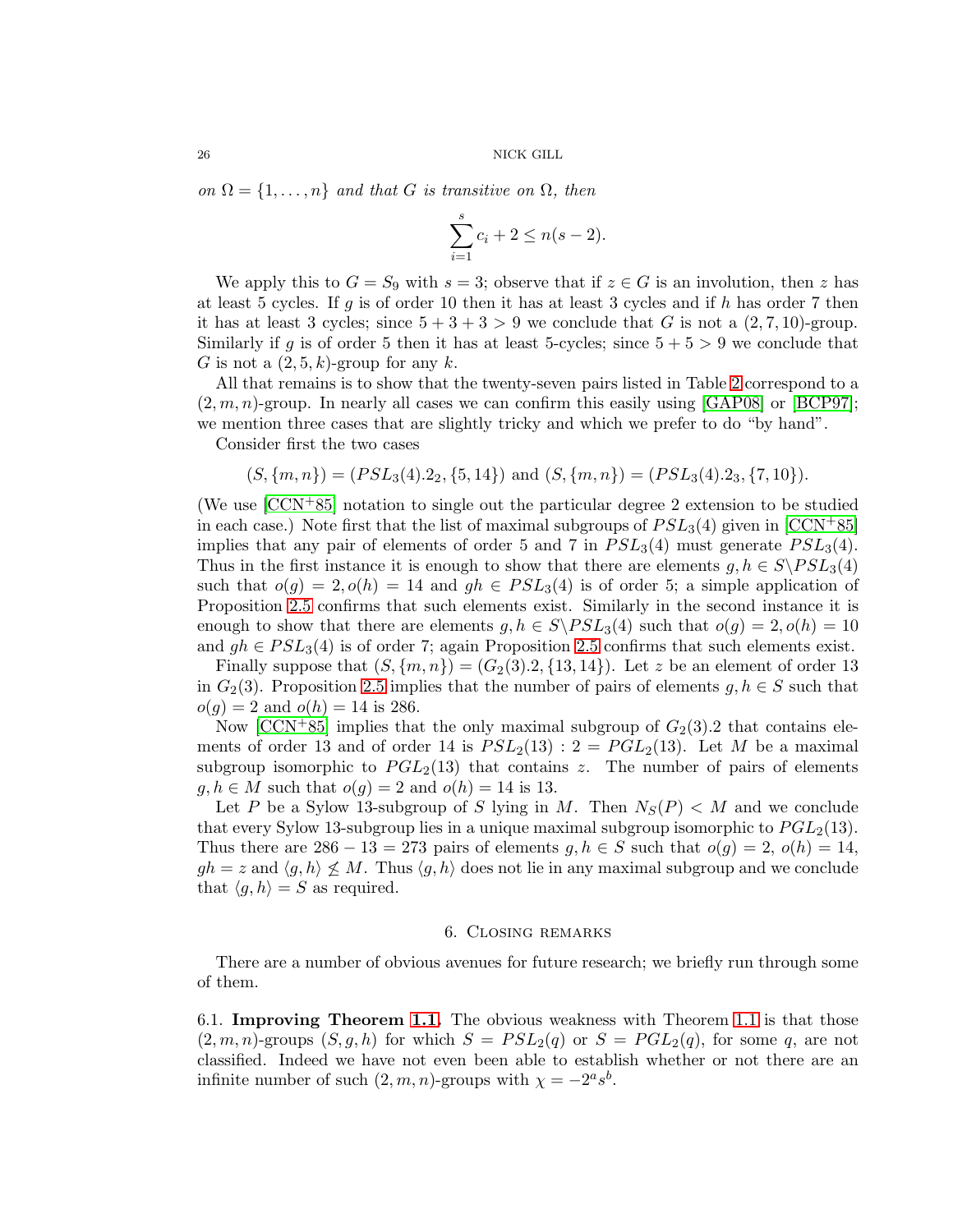The nature of the problem is illustrated by the following example: suppose that  $S =$  $PSL_2(2^x)$  for some integer  $x > 1$ . Set  $m = 2^x + 1$  and  $n = 2^x - 1$ ; using a knowledge of the subgroups of  $S$ , the character table of  $S$ , and Proposition [2.5](#page-4-5) one can quickly deduce that  $S$ is a  $(2, m, n)$ -group. Writing  $q = 2^x$ , the Euler characteristic  $\chi$  is equal to  $-\frac{1}{2}$  $\frac{1}{2}q(q^2-4q+1).$ Thus, if  $\chi$  is to be divisible by exactly two distinct primes, then we must have

<span id="page-26-7"></span>(6.1) 
$$
q^2 - 4q + 1 = s^b
$$

for some odd prime s and positive integer b. The number theoretic task of describing those  $q, s$  and b such that  $(6.1)$  holds true appears to be difficult.

6.2. Three primes. Consider those  $(2, m, n)$ -groups G with associated Euler characteristic divisible by exactly three distinct primes. In this case the analogue of Proposition [4.1](#page-5-2) is slightly more complicated as the group  $G$  may have non-simple non-abelian chief factors.

In particular, if  $\chi = -2^a s^b t^c$  then the group G may have a chief factor isomorphic to  $T^k$  for some simple group T and  $k > 1$ ; in this case |T| must be divisible by exactly three primes (namely 2,  $s$  and  $t$ ) and such groups do exist. (There are precisely eight simple groups whose orders are divisible by exactly three primes, namely  $A_5$ ,  $A_6$ ,  $PSp_4(3)$ ,  $PSL_2(7)$ ,  $PSL_2(8)$ ,  $PSU_3(3)$ ,  $PSL_3(3)$  and  $PSL_2(17)$ ; this fact is not dependent on the classification of finite simple groups; see, for example, [\[BCM01\]](#page-26-8).)

6.3. Other possibilities. Each entry of Tables [1](#page-1-0) and [2](#page-1-1) warrants further investigation. Although we know that each entry corresponds to at least one  $(2, m, n)$ -group we have not established how many distinct  $(2, m, n)$ -groups occur in each case. Once we have established this fact, there are a plethora of further questions: for instance, which of them are *reflexible* (i.e. admit an orientation-reversing automorphism)?

In a different direction much of the work of this paper will carry over to the study of groups associated with *non-orientable* regular maps; indeed in this situation the structure of the group has more properties that we can exploit (for instance it is generated by three involutions) and we intend to address this question in a future paper.

# **REFERENCES**

- <span id="page-26-8"></span>[BCM01] Y. Bugeaud, Z. Cao, and M. Mignotte, *On simple* K4*-groups*, J. Algebra 241 (2001), no. 2, 658–668.
- <span id="page-26-4"></span>[BCP97] W. Bosma, J. Cannon, and C. Playoust, *The Magma algebra system. I. The user language*, J. Symbolic Comput. 24 (1997), no. 3-4, 235–265, Computational algebra and number theory (London, 1993).
- <span id="page-26-0"></span>[CCN<sup>+</sup>85] J.H. Conway, R.T. Curtis, S.P. Norton, R.A. Parker, and R.A. Wilson, *Atlas of finite groups*, Oxford University Press, 1985.
- <span id="page-26-6"></span>[CM88] M. Conder and J. McKay, *A necessary condition for transitivity of a finite permutation group*, Bull. London Math. Soc. 20 (1988), no. 3, 235–238.
- <span id="page-26-5"></span>[Con87] M. Conder, *The genus of compact Riemann surfaces with maximal automorphism group*, J. Algebra 108 (1987), no. 1, 204–247.
- <span id="page-26-3"></span>[Con90] , *Hurwitz groups: a brief survey*, Bull. Amer. Math. Soc. (N.S.) 23 (1990), no. 2, 359– 370.
- <span id="page-26-2"></span>[CPS<sup>10]</sup> M. Conder, P. Potočnik, and J. Širáň, *Regular maps with almost Sylow-cyclic automorphism groups, and classification of regular maps with Euler characteristic*  $-p^2$ , J. Algebra 324 (2010), no. 10, 2620–2635.
- <span id="page-26-1"></span>[DM91] F. Digne and J. Michel, *Representations of finite groups of Lie type*, London Mathematical Society Student Texts, vol. 21, Cambridge University Press, Cambridge, 1991.